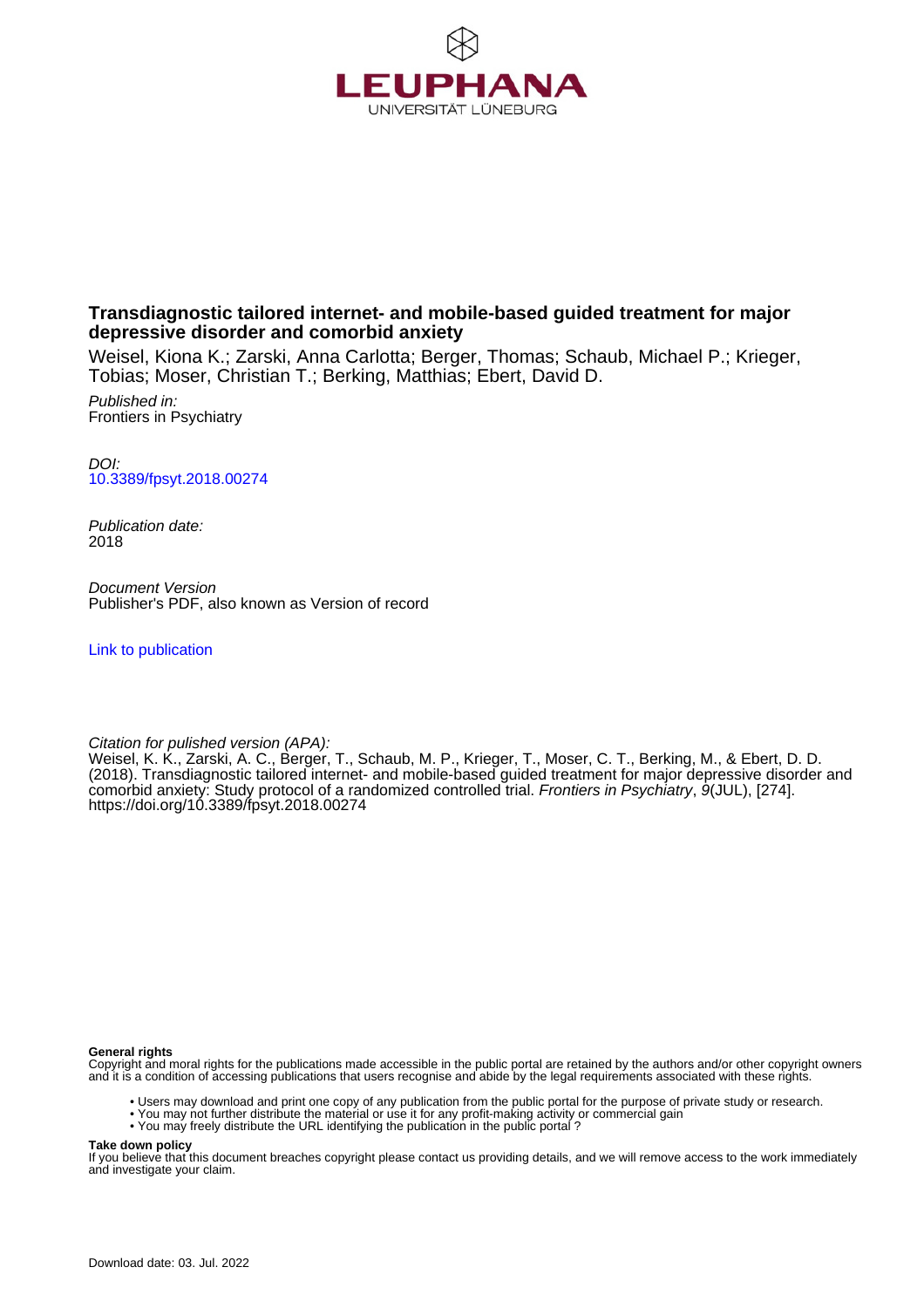



# Transdiagnostic Tailored Internet[and Mobile-Based Guided Treatment](https://www.frontiersin.org/articles/10.3389/fpsyt.2018.00274/full) for Major Depressive Disorder and Comorbid Anxiety: Study Protocol of a Randomized Controlled Trial

[Kiona K. Weisel](http://loop.frontiersin.org/people/519218/overview)1, [Anna-Carlotta Zarski](http://loop.frontiersin.org/people/464881/overview)1,2, [Thomas Berger](http://loop.frontiersin.org/people/211293/overview)3, Michael P. Schaub4, [Tobias Krieger](http://loop.frontiersin.org/people/268851/overview)<sup>3</sup>, [Christian T. Moser](http://loop.frontiersin.org/people/562914/overview)<sup>3</sup>, Matthias Berking<sup>1</sup> and David D. Ebert<sup>1\*</sup>

<sup>1</sup> Department of Clinical Psychology and Psychotherapy, Friedrich-Alexander-Universität Erlangen-Nürnberg, Erlangen, Germany, <sup>2</sup> Institute of Psychology, Leuphana University of Lüneburg, Lüneburg, Germany, <sup>3</sup> Department of Clinicai Psychology and Psychotherapy, University of Bern, Bern, Switzerland, <sup>4</sup> Swiss Research Institute for Public Health and Addiction ISGF, University of Zurich, Zurich, Switzerland

anxiety disorder. Internet-based interventions have shown to be one effective treatment **OPEN ACCESS** 

#### Edited by:

Brisa S. Fernandes, Deakin University, Australia

#### Reviewed by: Michele Fornaro,

Columbia University, New York State Psychiatric Institute, United States Yasser Khazaal, Université de Genève, Switzerland

> \*Correspondence: David D. Ebert [david.ebert@fau.de](mailto:david.ebert@fau.de)

#### Specialty section:

This article was submitted to Mood and Anxiety Disorders, a section of the journal Frontiers in Psychiatry

Received: 25 January 2018 Accepted: 05 June 2018 Published: 04 July 2018

#### Citation:

Weisel KK, Zarski A-C, Berger T, Schaub MP, Krieger T, Moser CT, Berking M and Ebert DD (2018) Transdiagnostic Tailored Internet- and Mobile-Based Guided Treatment for Major Depressive Disorder and Comorbid Anxiety: Study Protocol of a Randomized Controlled Trial. Front. Psychiatry 9:274. doi: [10.3389/fpsyt.2018.00274](https://doi.org/10.3389/fpsyt.2018.00274)

modality; however, comorbidities are often not targeted. Transdiagnostic tailored internetand mobile-based interventions (IMIs) might be promising to overcome such issues. Aim: This study aims to evaluate the efficacy, moderators, and cost-effectiveness of a

**Introduction:** Depression is highly prevalent and often accompanied by comorbid

transdiagnostic tailored internet- and mobile-based guided intervention for depression and comorbid anxiety in individuals with major depressive disorder (MDD).

**Method:** Two-hundred participants with MDD will be randomly assigned to an 8-week guided self-help internet intervention (IC) or a 6-month wait-list control group (WLC). Participants of the IC will receive weekly content-focused feedback on module completion as well as monitored adherence reminders from an eCoach. The primary outcome is clinician-rated depression severity (QIDS-C) at post-assessment assessed by diagnostic raters blind to study condition. Secondary outcomes include, e.g., change in diagnostic status (MDD and anxiety disorders), remission and response rates, disorder symptom severity, health related quality of life, incongruence related to needs and values, and behavioral activation. Assessments will take place at baseline (T1), post-assessment (T2), 6-month follow-up (T3), and 12-month follow-up in the IC. Data will be analyzed on an intention-to-treat basis and per protocol. A large number of a priori defined moderators of treatment outcome will be assessed at baseline and tested in predicting treatment outcome. Cost-effectiveness will be evaluated from a societal perspective.

**Discussion:** The present study will provide evidence on the efficacy, potential cost-effectiveness, and moderators of a transdiagnostic tailored guided internet- and mobile-based treatment protocol.

Trial Registration: German Register of Clinical Studies DRKS00011690 [\(https://www.](https://www.drks.de/drks_web/) [drks.de/drks\\_web/\)](https://www.drks.de/drks_web/).

Keywords: depression, anxiety, comorbidity, transdiagnostic, tailored, internet intervention, randomized controlled trial, guided self-help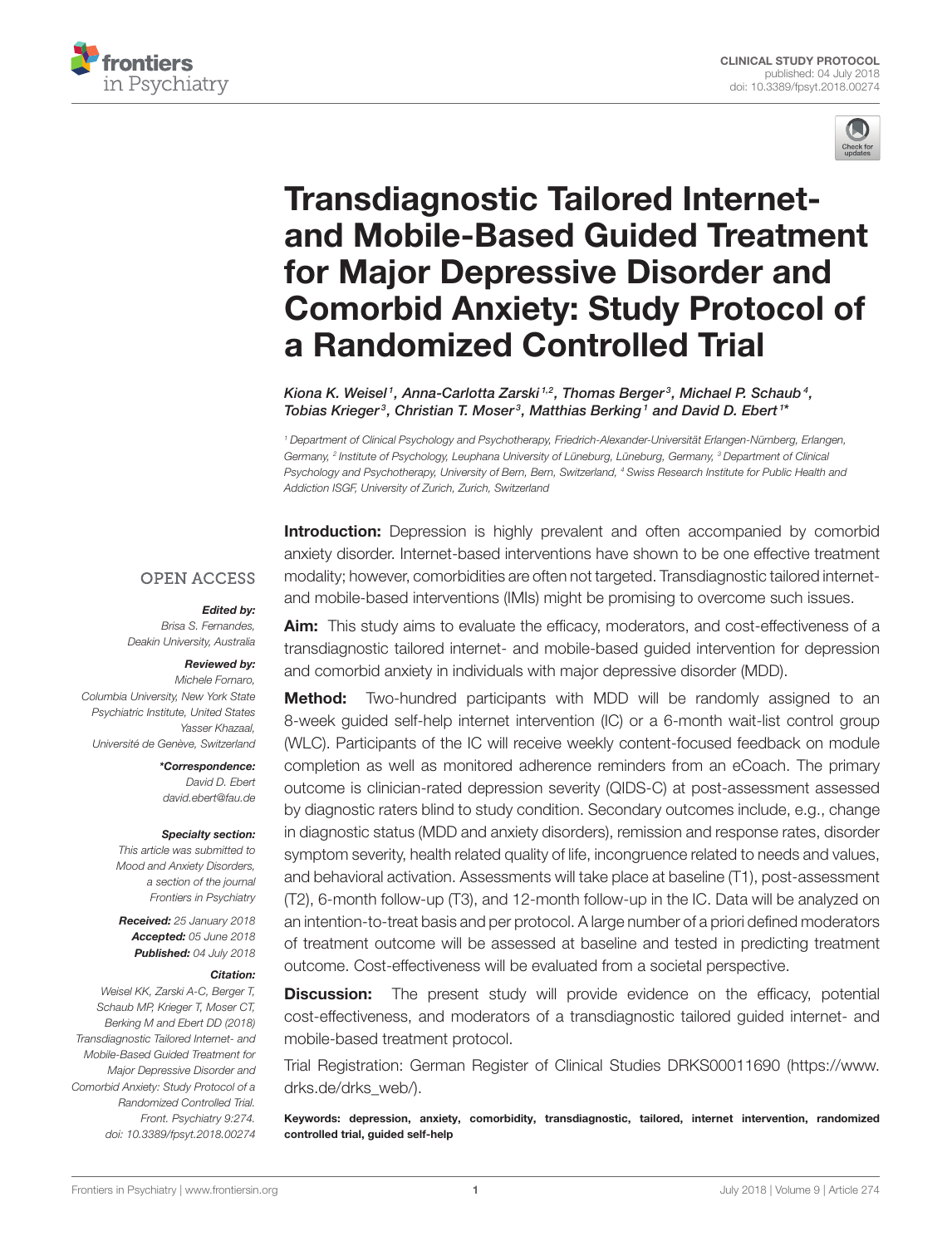# INTRODUCTION

Depression is one of the most prevalent common mental disorders (CMDs) worldwide [\(1,](#page-10-0) [2\)](#page-10-1), with a range of adverse personal and societal consequences [\(3](#page-10-2)[–5\)](#page-10-3). Prevalence rates of major depressive disorder (MDD) in the US and Germany are estimated at ∼19% for lifetime prevalence and range from 6% to 12% for 12-month prevalence [\(1,](#page-10-0) [2,](#page-10-1) [6\)](#page-10-4). Reducing the prevalence rates and disease burden is an important issue from a public health perspective [\(6\)](#page-10-4). Depressive disorder is associated with negative physical and mental health outcomes such as reduced quality of life, suicide ideation, chronic medical conditions, disability, noncompliance with medical treatment, and heightened mortality risk [\(7](#page-10-5)[–13\)](#page-10-6).

Individuals suffering from MDD have an increased likelihood of comorbidity such as suffering from another CMD [\(14–](#page-10-7)[16\)](#page-10-8). Comorbidity is estimated to range from 40% to 80% in both clinical and epidemiological studies [\(14,](#page-10-7) [17\)](#page-10-9). Individuals suffering from MDD often also suffer from anxiety disorder (AD) as found in an epidemiological study with an estimate of 53% [\(18\)](#page-10-10). Comorbidity negatively influences daily functioning, is linked to greater severity and chronicity of disorder course, and associated with higher mortality in medical conditions such as heart disease [\(8,](#page-10-11) [19\)](#page-10-12).

Even though effective treatment modalities exist for MDD and for ADs [\(20–](#page-10-13)[22\)](#page-11-0), there is still a large unmet need for treatment. Treatment barriers can be categorized as structural, e.g., restricted accessibility to treatment and availability thereof, and communities with high mental health stigma might prevent individuals from seeking help, or individual and attitudinal treatment barriers such as physical impairment, time constraints, unaffordable treatment costs, preference for other types of treatment, or preference for self-help [\(23,](#page-11-1) [24\)](#page-11-2).

One modality of treatment delivery is through internet- and mobile-based interventions (IMIs) which can help overcome some traditional treatment barriers and generally facilitate treatment utilization. Advantages include (1) anonymity, (2) treatment flexibility, (3) low threshold access, (4) fostering selfefficacy, (5) cost-population scalability, and (6) standardization. A fair amount of studies have shown internet interventions to be effective in treating symptoms of depression and anxiety [\(25](#page-11-3)[–28\)](#page-11-4). A review examining treatment for depression considered five studies with 429 participants comparing faceto-face and guided internet-based CBT (iCBT) [\(25\)](#page-11-3). Metaanalytic summary statistics found average effect sizes Hedges'  $g = 0.12$  (95% CI: -0.06-0.30) in favor of guided iCBT which indicates both type of treatments to be comparable. Another extensive meta-analysis explored the effects of therapistsupported iCBT compared to wait-list, unguided CBT, or face-to-face CBT on remission of anxiety disorder diagnosis and reduction of anxiety symptoms in adults [\(28\)](#page-11-4). After screening by two independent researchers, 30 studies were included which showed iCBT to be efficacious in reducing anxiety symptoms. Overall, meta-analytic evidence found guided iCBT to produce comparable overall effects to faceto-face CBT in treating depression and anxiety disorders [\(28\)](#page-11-4).

However, utilizing internet interventions for the treatment of mental disorders can also pose some challenges, such as low treatment commitment, incompatibleness of personal characteristics and treatment modality self-help, and missing or limited individualization options which may lead to higher dropout rates and decreased overall efficacy [\(29](#page-11-5)[–31\)](#page-11-6). To overcome some of these issues, their impact must be carefully considered during the study design phase and strategies to diminish negative effects should be incorporated, e.g., adherence monitoring, therapeutic contact through guidance, and individual tailoring.

Recent systematic reviews indicate that internet-based interventions can also be a cost-effective mean to treat depression and anxiety, when compared to wait-list, treatment-as-usual (TAU), or unguided iCBT [\(32,](#page-11-7) [33\)](#page-11-8).

However, despite the high comorbidity rates of MDD and ADs, it is currently recommended and standard procedure to treat mental health disorders separately with disorder-specific interventions (DSIs), e.g., through indicative CBT [\(34,](#page-11-9) [35\)](#page-11-10). Even though many DSIs have been developed, evaluated and shown to be effective in randomized controlled trials (RCTs) [\(20](#page-10-13)[–22\)](#page-11-0), there seem to be some limitations to treating disorders in isolation without targeting comorbidity. Potential risks include that DSIs might dismiss comorbid symptoms and comorbid conditions could worsen, comorbidities could negatively influence treatment response in DSIs, participants might need prolonged treatment or several separate treatment procedures, and due to treatment costs affected individuals might not be able to afford all the necessary treatments [\(15,](#page-10-14) [19,](#page-10-12) [36,](#page-11-11) [37\)](#page-11-12).

Therefore, transdiagnostic treatment concepts, treating at least two disorders simultaneously, might help overcome some issues of DSIs [\(37\)](#page-11-12). Transdiagnostic interventions can be designed in different manners by identifying and addressing common risk factors including etiological and maintaining factors, common underlying behavioral mechanisms of MDD and AD, and overlapping symptom profiles [\(38–](#page-11-13)[40\)](#page-11-14).

There is meta-analytic evidence that transdiagnostic computerized CBT programs can result in large effect sizes for depression  $(g = 0.84)$  and medium effect sizes for anxiety ( $g = 0.78$ ) [\(41\)](#page-11-15). Moreover, a recent meta-analysis of transdiagnostic psychological treatments for anxiety and depression found manualized transdiagnostic interventions, delivered face-to-face or over the internet to be effective with large effects for depression ( $g = 0.91$ ) and anxiety ( $g = 0.85$ ) [\(42\)](#page-11-16). However, heterogeneity was high indicating significant differences in treatment effects across studies. More high quality RCTs are needed to investigate the efficacy of transdiagnostic internet-based treatment protocols.

Comparing transdiagnostic concepts to DSIs, recent metaanalytic exploration indicates transdiagnostic internet-based treatments could be as effective for reducing anxiety symptoms and potentially superior in reducing symptoms of comorbid depression compared to DSIs which focused solely on anxiety [\(42,](#page-11-16) [43\)](#page-11-17).

It is possible that the model "one size fits all" commonly applied in DSIs and in manualized transdiagnostic interventions might not be effective for all participants. A method to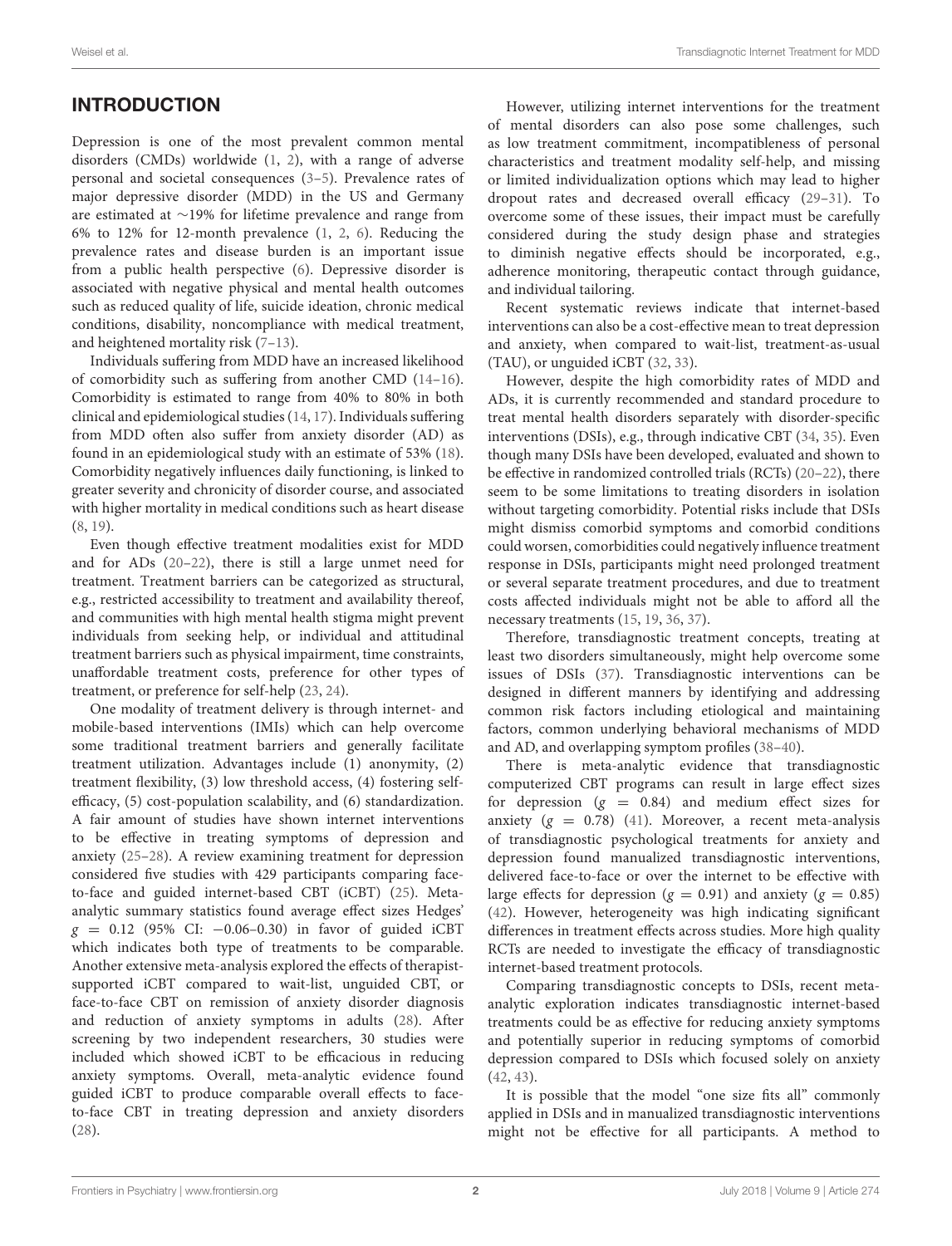overcome limitations related to standardization is by applying individual tailoring techniques of treatment content. In these instances, the treatment protocol is not standardized for all participants, but can rather be adapted individually based on different criteria, such as participants symptom profiles, stage of motivation, preference, needs, characteristics, or clinician recommendation [\(37,](#page-11-12) [44,](#page-11-18) [45\)](#page-11-19). Even in standardized face-toface therapy, individual tailoring can be an integral part of the treatment expressed by, e.g., vocal inflection, personal circumstances, type of psychoeducational model, and therapists' work experience. These elements often cannot be translated directly to internet interventions which is why it is important to include other elements of individual tailoring to personalize internet-based psychological treatment.

A meta-analysis investigated the efficacy of internet-delivered transdiagnostic and tailored CBT for comorbid anxiety and depression and found controlled moderate to large effects for both depression and anxiety (anxiety:  $g = 0.82$ , 95% CI: 0.58– 1.05, depression:  $g = 0.79, 95\%$  CI: 0.59-1.00) compared to control groups which included wait-list and active wait-list on the basis of 19 studies including 2952 participants [\(37\)](#page-11-12). However, there are generally few RCTs investigating the effects of transdiagnostic treatment and individual tailoring.

Another issue which has not been explored sufficiently to date are differential treatment effects of IMIs, e.g., who profits from participation in such interventions and who does not. Trials designed to investigate overall treatment effects are generally underpowered to adequately investigate efficacy in subgroups, as approximately four times as many participants are needed to detect an interaction effect between a moderator and the treatment condition compared to the primary effect [\(46\)](#page-11-20). Furthermore, moderation analyses are often not planned a priori so that it is unlikely relevant moderators are additionally added to the study assessments. However, it is important to include a broad range of potential moderators, to power, and to test for moderation, as identifying moderators of treatment outcome can help better understand heterogeneity of treatment response [\(47\)](#page-11-21).

The aim of the present study is to evaluate the efficacy, moderators, and cost-effectiveness of a transdiagnostic individual participant tailored internet-based mobile-supported guided intervention for depression and anxiety in individuals with MDD with and without comorbid anxiety.

# METHODS

# **Design**

A two-armed RCT will be conducted to compare the intervention condition (IC) ICare Stimmung with a wait-list control group (WLC). Individuals assigned to the WLC will receive access to the intervention 6 months after study begin. They can contact the study administration at any time through the messaging function on the platform or by email. They can seek other treatment after study uptake and they additionally receive an information sheet detailing psychological treatment options upon high symptom severity assessed in the diagnostic interview or upon contacting the study administration team.

Diagnostic interviews and self-report assessments will take place at baseline (T1), post-assessment (T2), and at 6-month follow-up (T3) (see **[Figure 1](#page-4-0)** for a detailed overview). There will also be weekly mood assessments during the first 7 weeks of the study phase. Diagnostic interviews will be conducted via telephone. Self-report data will be collected using a secure online-based assessment system (AES, 256-bit encrypted). All procedures involved in the study will be consistent with the generally accepted standards of ethical practice. The study was approved by the Friedrich-Alexander-Universität Erlangen-Nürnberg ethics committee (No. 144\_16B). The trial is registered in the German Clinical Trial Registry under DRKS00011690 [\(https://www.drks.de/drks\\_web/\)](https://www.drks.de/drks_web/).

# Participants and Procedure

### Inclusion and Exclusion Criteria

We will include (1) adults ( $\geq$ 18 years), (2) with a diagnosis of MDD according to DSM-IV criteria assessed by diagnostic raters using the Mini international neuropsychiatric interview (MINI) [\(48\)](#page-11-22), (3) internet access, (4) a valid email address, (5) sufficient skills in the German language in reading and writing, and (6) who agreed to the terms of this trial by providing signed informed consent. Individuals are informed that they can discontinue the study at any point without any consequences. Individuals will be excluded who (1) have a history of manic/hypomanic episodes, (2) or psychotic disorder, (3) are currently receiving psychotherapy for MDD or anxiety, (4) are on a wait-list for psychotherapeutic treatment, or (5) received treatment in the previous 6 months, and (6) show a notable suicidal risk in the diagnostic interview. The trial is open to all German speaking participants residing in Germany, Switzerland, or Austria.

### **Recruitment**

Recruitment will take place primarily over German and Swiss health insurance companies who advertise the study on their website and in members' magazines. Individuals can take part in the study no matter their insurance status or company. We will also advertise via Facebook and targeted advertising, the study website [\(www.icareprevent.com\)](www.icareprevent.com), and open recruitment strategies, e.g., radio segments, print media, and social media. The study website provides information on the online treatment and study procedure. This recruitment aims to mimic a public health approach of mental health treatment, in which access to treatment is not limited by face-to-face gatekeepers. Recruitment begin was May 2017. Interested individuals can sign up by providing their email address and a name or pseudonym on the study website or by contacting the study administration directly via email. They are advised that they can create a new email for study participation. Primary recruitment is for ICare Prevent, a study on transdiagnostic prevention of depression and anxiety for a subclinical population. Individuals who receive a diagnosis of MDD in the screening process will be excluded from the ICare Prevent trial and included in the present study.

### Assessment of Eligibility and Randomization

Individuals interested in study participation will receive a detailed email with information on the study procedure. The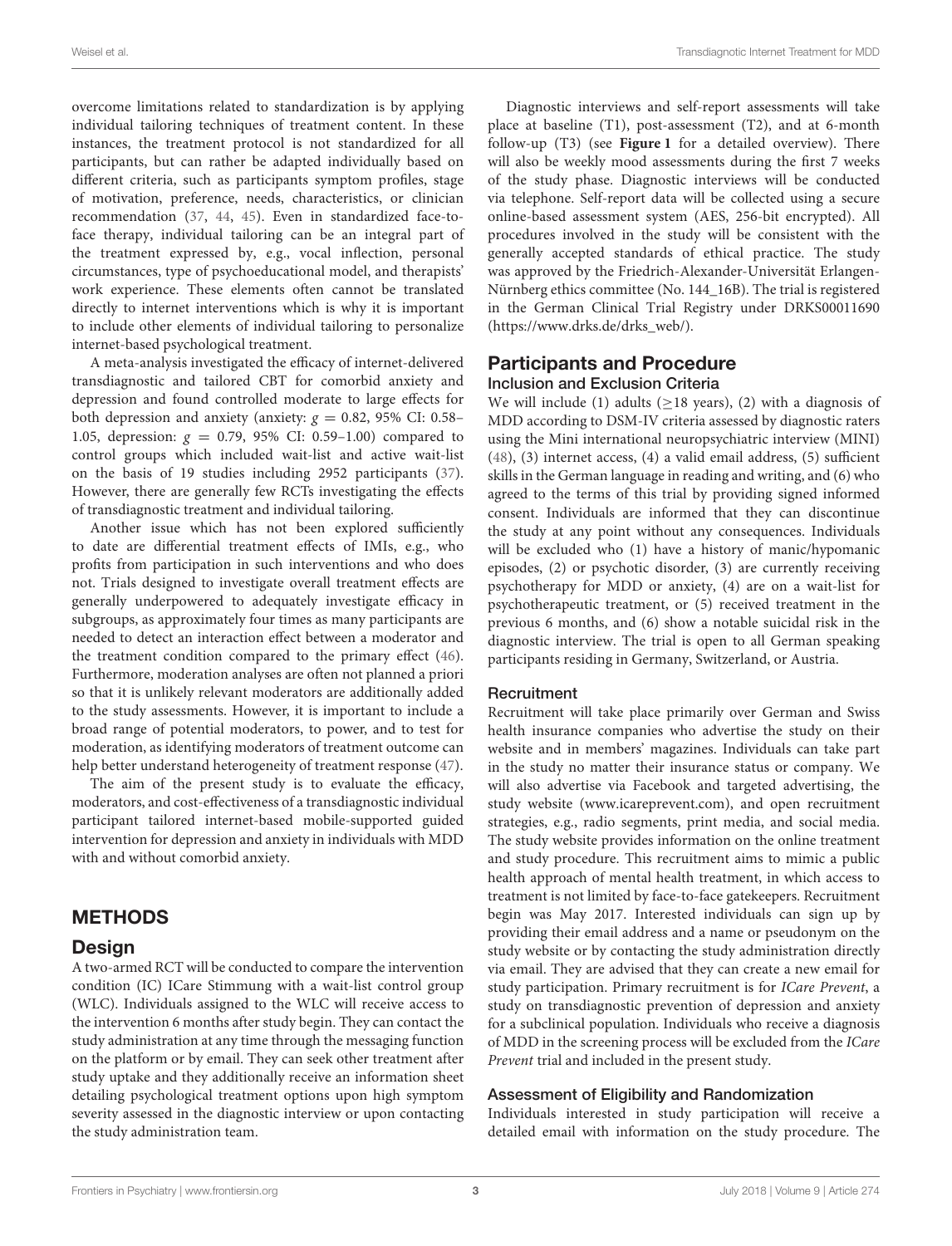

<span id="page-4-0"></span>applicants are then asked to complete an online screening containing question on demographic information, current state and history of mental health, and experience with psychotherapeutic treatment. Individuals who show symptoms of depression (CES-D  $>$  16) and do not fulfill any of the exclusion criteria will receive detailed study information and are requested to acknowledge and sign the consent form. The signed consent form can be sent by postal mail or email. Following informed consent, diagnostic interviews will be conducted by trained diagnostic assessors. Individuals who fulfill all inclusion criteria and no exclusion criteria proceed to complete baseline assessments. Once these are completed, individuals are included in the study and randomized to one of the study conditions, the guided intervention (IC) or the wait-list control (WLC) group.

Randomization will take place at an individual level by an independent researcher not otherwise involved in the study administration. A randomization list is created in a 1:1 ratio based on sequences of 8 per block using an automated computer-based random integer generator (randlist). Until randomization is completed, allocation will be concealed from participants, researchers involved in study administration, and eCoaches. eCoaches are psychologists or psychotherapists in training, licensed psychotherapists, or trained masters' level psychology students providing support to the participants during the duration of the online training. Outcome assessors will remain blind throughout the study. After randomization, participants will be informed of the outcome, and participants in the IC will receive immediate access to the online treatment while participants randomized to the WLC will receive login access to the training 6 months after study intake.

# Participant Safety

Individuals who show symptoms of heightened suicidality will be treated according to a standardized procedure, e.g., during the diagnostic telephone interview individuals will be excluded from study participation and strongly advised to seek help and support from their general practitioner or local psychiatric emergency room. All relevant information containing emergency contact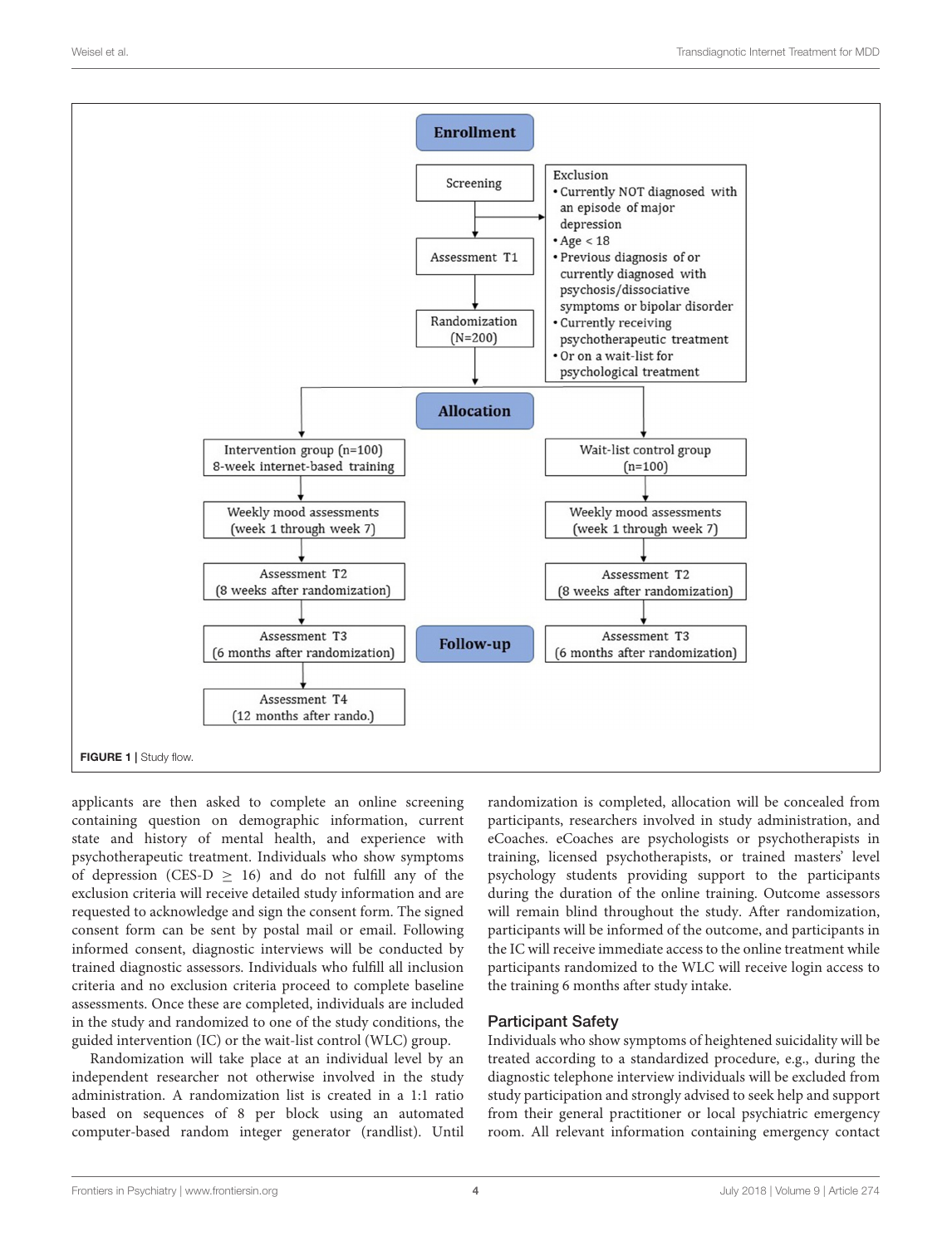numbers will be additionally sent via email. This procedure will also be followed should participants show symptoms of suicidality throughout the study phase. Additionally, participants already included in the study are contacted by an experienced clinician who will determine suicidality symptom severity and discuss next steps concerning their mental health.

# Intervention Development and Content

The intervention was developed in an expert-driven manner [\(49\)](#page-11-23). After the initial development phase, the intervention was tested in a small-scale alpha-testing with a group of students. Additionally, four qualitative interviews with students who had completed the intervention were conducted. The collected data was used to make minor improvements and modifications to the intervention content.

The main sessions cover the following topics: behavioral activation: reducing incongruence, behavioral activation: overcoming difficulties and pleasant activity scheduling, psychoeducation on depression and anxiety, cognitive restructuring, problem solving or exposure, and planning for the future. Individual participant tailoring is promoted by providing participants with frequent choices on intervention topics and treatment preferences. In addition to transdiagnostic elements, they can further choose to focus on depression, anxiety, or both disorders, and work through various elective modules on different topics: rumination and worries, acceptance, relaxation, reducing alcohol, self-worth, perfectionism, appreciation and gratefulness, and sleep. See **[Table 1](#page-5-0)** for an overview of the sessions and elective modules.

Elective modules can freely be chosen based on participant preference throughout the intervention. Furthermore, participants can opt to receive tiny tasks which consist of short motivational notifications and small transfer tasks sent throughout each day during the intervention phase through the app. Furthermore, the intervention strongly relies on content tailoring which engages the participant to make real-time choices among various response options by providing immediate content based on participant preference or need. Participants can choose between two versions of the tiny tasks, the light version (three notifications per day), intensive version (five notifications per day), or they can choose not to receive notifications. The tiny tasks are sent through an additional app component which participants can install on their smartphone. They can also use the app for their diary entries.

The intervention content consists of texts, testimonials, audios, short educational video clips, and interactive elements such as quizzes. To foster self-efficacy and stabilize the long-term learning process, participants are instructed from the beginning to integrate and practice newly acquired strategies in their daily life, e.g., through scheduling individualized weekly activity plans, using online diaries, and receiving daily tiny tasks. At the beginning of each session, participants review the previous session content and evaluate how the practicing of homework worked. Sessions are estimated at ∼60 min and participants are advised to do one session per week and a maximum of two. Therefore, the training is supposed to last 4–7 weeks. Responsive web-design enables the training to be completed on <span id="page-5-0"></span>TABLE 1 | ICare Stimmung training.

| <b>Sessions</b>                                                                                                                        | Elective modules<br>(sessions 2–7)                                                                                                          |
|----------------------------------------------------------------------------------------------------------------------------------------|---------------------------------------------------------------------------------------------------------------------------------------------|
| 1 Behavioral activation: reducing incongruence<br>2 Behavioral activation: overcoming difficulties<br>and pleasant activity scheduling | Rumination & worries.<br>acceptance, relaxation, reducing<br>alcohol, self-worth,<br>perfectionism, appreciation and<br>gratefulness, sleep |
| 3 Psychoeducation                                                                                                                      |                                                                                                                                             |
| 4 Cognitive restructuring                                                                                                              |                                                                                                                                             |
| 5 Problem solving I or exposure I                                                                                                      |                                                                                                                                             |
| 6 Problem solving II or exposure II                                                                                                    |                                                                                                                                             |
| 7 Plan for the future                                                                                                                  |                                                                                                                                             |
| 8 Booster session                                                                                                                      |                                                                                                                                             |

any kind of internet-ready device. The read-aloud function allows participants to follow the intervention also through narration.

# Behavioral Activation: Reducing Incongruence (Session 1)

Participants are introduced to core functionalities of the training in the first session, such as testimonials, diaries, videos, and the tiny tasks sent through the app. The first session aims at teaching techniques to reduce incongruence between individual perceptions and goals and thereby enhance psychological wellbeing. This concept is based on the consistency theory by Grawe [\(50\)](#page-11-24). Participants are encouraged to explore their personal needs and values and work through ways to align their behavior and strengthen the corresponding life areas. Participants are encouraged to formulate individual treatment goals, thereby intending to strengthen motivation. The goals are to be realistic and concrete and can be modified throughout the training. Treatment success, progress difficulties, and individual coping strategies they might face can be documented in the activity diary.

### Behavioral Activation: Overcoming Difficulties and Pleasant Activity Scheduling (Session 2)

The second session provides strategies to overcome difficulties concerning the active implementation of planned activities and offers input on how to reduce avoidant behaviors related to nonimplementation of homework. As activities to restore congruence from session 1 might not be self-rewarding in the short-term, the second session also focuses on rather short-term moodenhancing activities. Participants are encouraged to plan such individually chosen activities for the following week.

### Psychoeducation (Session 3)

Psychoeducational information on depression and anxiety is provided, and factors of etiology and maintenance are explained. To deepen understanding of depression and anxiety, influencing factors, risk factors, and factors of upkeep are presented. There is a short excurse on antidepressants. After a general overview, participants can choose throughout the session whether they would like to receive more detailed information on depression, anxiety, or both. Participants are encouraged to explore their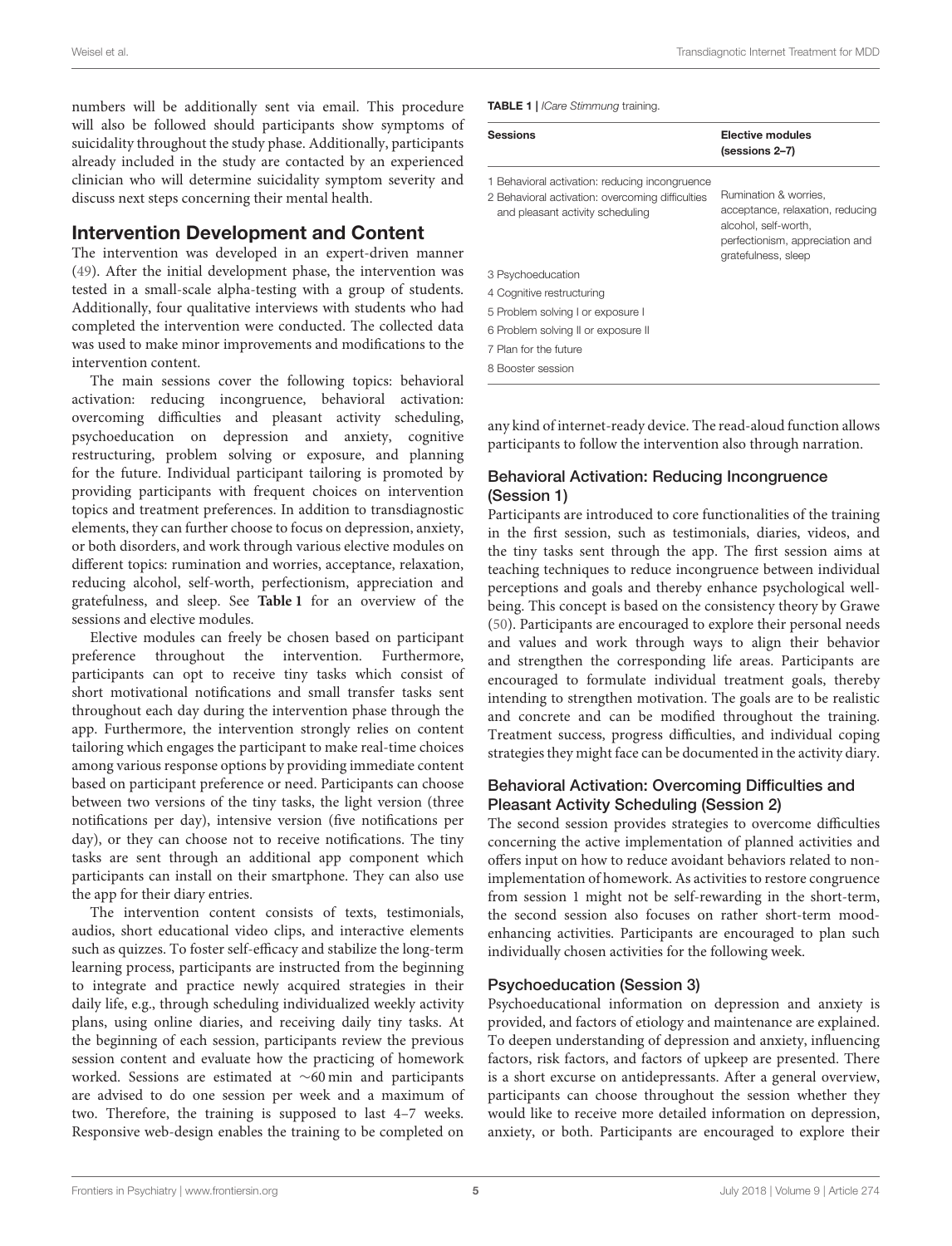previous and current symptom history, and describe the course of their symptomology.

### Cognitive Restructuring (Session 4)

Participants are educated on the causal relationship between cognitions, emotions, and behavior. A thought protocol is introduced which is divided into three components: situations, thoughts, and consequences. Participants can individualize their personal thought protocols by including personal situations, cognitions, and emotions. The second phase of the thought protocol contains questioning the reality basis of negative thoughts, and intends for participants to identify positive and helpful thoughts and to generally concentrate on and practice positive thinking habits.

### Problem Solving or Exposure (Session 5−6)

At this stage in the training, participants can choose whether they would like to work on either problem solving or practice exposure to fear-inducing situations. In problem solving participants are educated on the distinction between solvable and unsolvable problems and they are supposed to assign their individual problems to these two categories. Following this is the concept of a 6-step problem-solving plan in which they (a) identify an individual problem, (b) define a realistic target state, (c) explore possible solutions and decide on the most promising, (d) set up a detailed solution plan, (e) execute the plan, and (f) verify the implementation process. Participants are encouraged to practice their plan the following week in real life situations. They evaluate the success or failure of the plan in the following session and can then opt to modify their plan accordingly.

Participants focusing on reducing their anxieties learn about avoidant and safety behavior, the concept of habituation through frequent confrontation of fear, and at the end of the session participants should practice what they have learned in theory, and expose themselves to fear-inducing situations. The mechanisms of exposure are explained in detail, highlighting the physical and psychological processes, with an emphasis placed upon the effectiveness of this strategy in the long run for overall wellbeing compared to avoidant strategies. Participants are requested to identify individual difficult or fear-inducing situations in an anxiety hierarchy. They are advised to start with their least fearful situations and to increase intensity by enhancing practice. In a challenge management protocol, participants can practice exposure in a theoretical mindset. In the next session, they evaluate the success of the implementation of their plan. They can also identify personal safety behavior and are prepared to focus on a more challenging situation which they are supposed to practice the following weeks.

# Plan for the Future (Session 7)

Participants see brief content summaries in the 7th session and are asked to review the progress they have made concerning individual training goals. Participants are instructed to identify training mechanisms and strategies which helped them in reducing symptoms of depression and anxiety. They are able to write a personal letter addressed to themselves in which they assume they have completed four more weeks of practicing newly acquired strategies and can set goals for the coming 4 weeks.

# Booster Session (Session 8)

In the booster session, which participants receive 4 weeks after completion of the 7th session, participants can reflect on their learning experience and individual goal attainment. They are encouraged to explore their current state of mental health and receive additional resources on support if needed. They are also able to review the letter to themselves, can reassess their goals and are instructed to make plans to implement their intentions and actions in the following months.

# Guidance and Adherence Monitoring

eCoaches support the participants throughout the training by providing content focused guidance and adherence reminders. Guidance can be a beneficial factor of internet interventions [\(51\)](#page-11-25) and can have a positive effect on treatment adherence [\(52\)](#page-11-26). eCoaches are psychologists or psychotherapists in training, licensed psychotherapists or trained masters' level psychology students. eCoaches communicate with the participants via the messaging function on the platform. The main role of the eCoach is to motivate, guide participants, and monitor adherence to the treatment as well as risk for deterioration, crisis, or other adverse effects. Within 48 h of module completion, participants receive written feedback on each completed module. Feedback is based on a standardized eCoaching manual which contains preformulated standardized text blocks prepared for each session. The feedback will be individualized for each participant and each module. As adherence is monitored, if participants fail to complete a module within 7 days (14, 21 days) they will receive individualized reminder messages by the eCoach. After 28 days reminders will be sent via text message.

# Assessments

Clinician-based and self-report assessments will take place at screening (T0), baseline (T1), post-assessment 8 weeks after randomization (T2), 6-month follow-up (T3), and 12-month follow-up in the IC group (T4). There will also be weekly mood assessments during the first seven weeks of the study phase. See **[Figure 1](#page-4-0)** for a detailed overview of the study flow and **[Table 2](#page-7-0)** for an overview of all assessments. Clinician-based diagnostic assessments will be conducted via telephone.

Adherence to assessments completion will be monitored throughout the study. In case of noncompliance, study participants will be contacted after 7 (14, 21) days to remind them of assessment completion. After 28 days short messages will be sent via mobile phone.

# Primary Outcome

The primary outcome will be clinician-based ratings of depressive symptom severity at post-assessment (T2). Clinician-rated depressive symptom severity will be assessed by the QIDS-C [\(53\)](#page-11-27) which covers nine criteria with 16 items: sleep, sad mood, appetite/weight, concentration/decision making, self view, thoughts of death or suicide, general interest, energy level, and restlessness/agitation. The items are each rated from 0 to 3. A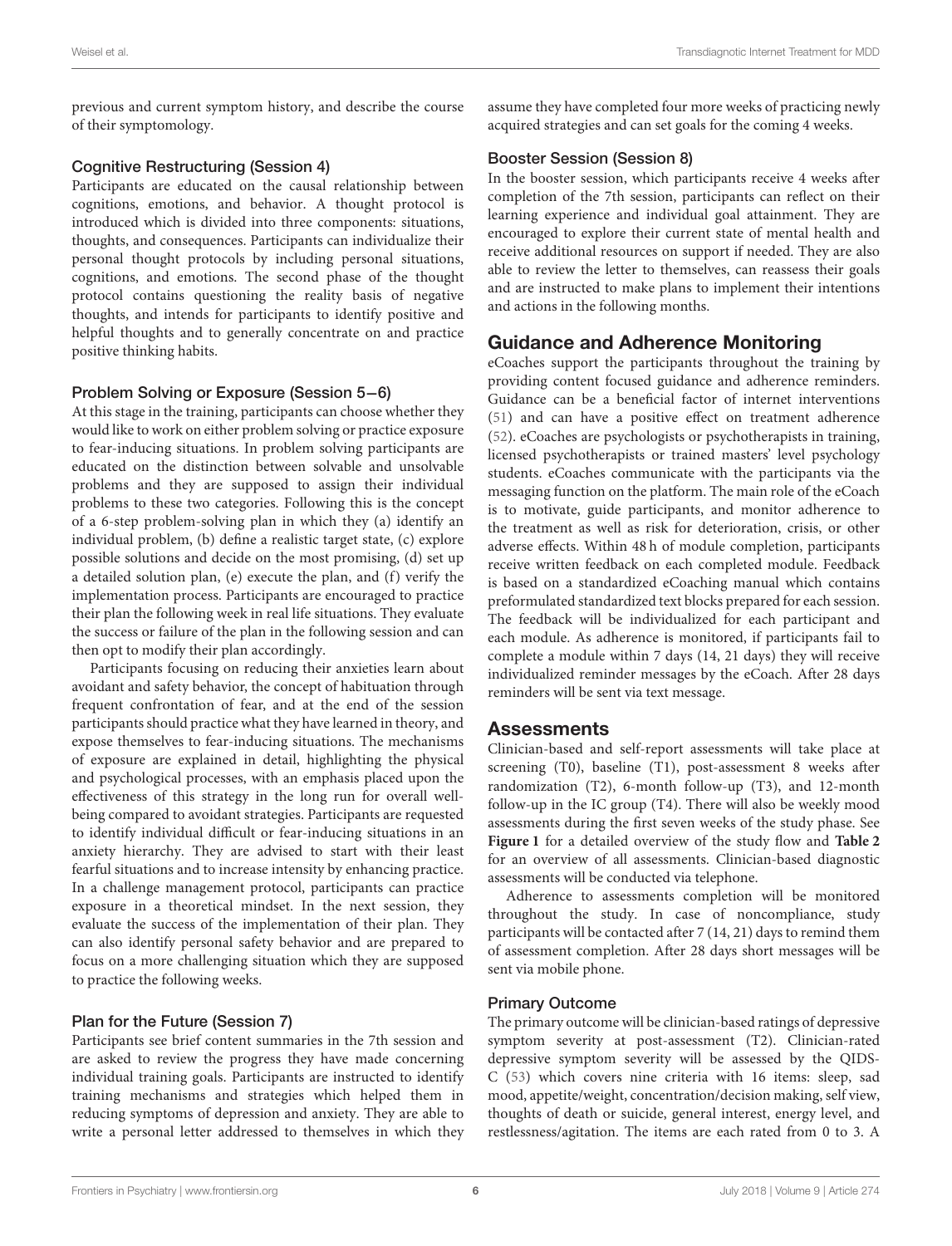<span id="page-7-0"></span>TABLE 2 | Overview of self-report assessments.

| Construct                       | Questionnaire                                                                | T <sub>0</sub>           | T1           | T <sub>2</sub>           | T <sub>3</sub> |
|---------------------------------|------------------------------------------------------------------------------|--------------------------|--------------|--------------------------|----------------|
| Demographics                    | Socio-demographic data (SozDemo)                                             | $\checkmark$             |              |                          |                |
| <b>PSYCHOPATHOLOGY</b>          |                                                                              |                          |              |                          |                |
| Depression                      | Center for Epidemiological Studies Depression Scale-Short<br>Version (CES-D) | ✓                        | ✓            | ✓                        | ✓              |
| Anxiety                         | General Anxiety Disorder Measurement (GAD-7) <sup>*</sup>                    | ✓                        | ✓            | ✓                        | ✓              |
| Depression                      | Patient Health Questionnaire (PHQ-9)                                         |                          |              |                          |                |
| Alcohol abuse                   | The Alcohol Use Disorders Identification Test (AUDIT-C)                      |                          | ✓            | ✓                        | ✓              |
| <b>QUALITY OF LIFE</b>          |                                                                              |                          |              |                          |                |
|                                 | EuroQol (EQ-5D)                                                              |                          | ✓            | ✓                        | ✓              |
|                                 | Assessment Quality of Life (AQoL-8D)                                         |                          | ✓            | ✓                        |                |
| <b>RESOURCE USAGE</b>           |                                                                              |                          |              |                          |                |
|                                 | Client Service Receipt Inventory (CSRI)                                      | $\overline{\phantom{0}}$ | ✓            | $\overline{\phantom{0}}$ | ✓              |
| <b>TRAINING</b>                 |                                                                              |                          |              |                          |                |
| Expectancy                      | Credibility Expectancy Questionnaire (CEQ)                                   |                          | $\checkmark$ |                          |                |
| Negative treatment effects      | Inventory to assess negative effects of psychotherapy (INEP)                 |                          |              | ✓                        |                |
| Program evaluation              | Client Satisfaction Questionnaire (CSQ-8)                                    |                          |              | ✓                        |                |
| <b>OTHER</b>                    |                                                                              |                          |              |                          |                |
| Moderators of treatment outcome | Risk Factor Questionnaire (RFQ)                                              |                          | ✓            |                          |                |
| Worry                           | Penn State Worry Questionnaire-Ultra Brief (PSWQ-3)                          |                          | ✓            | ✓                        |                |
| Sleep                           | One item of Pittsburgh Sleep Quality Index (PSQI)                            |                          | ✓            | ✓                        |                |
| Emotion regulation              | Subscales of emotion regulation scale questionnaire (SEK-15)                 |                          |              |                          |                |
| Incongruence                    | Incongruence questionnaire-short version (INK-K)                             |                          | ✓            | ✓                        |                |
| Personality                     | Big Five Inventory (BFI-10)                                                  |                          | ✓            |                          |                |
| Behavioral activation           | The Behavioral Activation for Depression Scale (BADS-FS-9)                   |                          | ✓            | ✓                        |                |
| Intervention drop-out reasons   | Drop-Out Reasons (DG)                                                        |                          |              |                          |                |
| Other help                      | Other help (INH)                                                             |                          |              | ✓                        |                |
|                                 |                                                                              |                          |              |                          |                |

T0, screening; T1, baseline; T2, post-assessment; T3, 6-month follow-up.

\*CES-D and GAD-7 assessed weekly until post-assessment.

meta-analysis found Cronbach's alpha to be acceptable to good (α = 0.69 − 0.89) [\(54\)](#page-11-28). Trained psychologists' who are blind to treatment condition will conduct the diagnostic interviews. Interrater reliability will be examined by rating interviews a second time of ∼10% of participants by a second rater. Several measures will be taken to ensure blinding: (1) explaining to the participant the importance of keeping the interviewers blinded to randomization status, (2) verbal reminder before each assessment, (3) documentation after each assessment whether the assessor is still blind to study condition.

#### Secondary Outcomes

#### **Psychopathology**

Secondary outcome measures include a clinician-based change in diagnostic status (depression and anxiety), clinician-rated symptom severity of anxiety, and self-report symptom severity of anxiety and depression, the number of participants that responded and in remission, substance use, sleep quality, quality of life, and others.

Diagnostic status will be assessed at baseline, post-assessment, 6-month follow-up and 12-month follow-up (only in the IC) by sections of the MINI covering depression and anxiety (social phobia, generalized anxiety disorder, panic, agoraphobia) [\(48\)](#page-11-22). Self-reported depression symptom severity referring to the previous week will be assessed by the Center for Epidemiological Studies Depression Scale (CES-D; 20 items, item range 0–3; reliability  $\alpha = 0.95$ ) [\(55,](#page-11-29) [56\)](#page-11-30). The Patient Health Questionnaire (PHQ-9; 9 items; item range 0–3; reliability  $\alpha = 0.89$ ) [\(57–](#page-11-31)[61\)](#page-12-0). The SIGH-A, a clinician-based anxiety rating, is used to assess anxiety severity (SIGH-A; 14 items; 0–4; reliability  $\alpha = 0.89$ ) [\(62\)](#page-12-1). Anxiety is also measured in self-report by the generalized anxiety disorder measurement (GAD-7; 7 items; item range 0–3) [\(61\)](#page-12-0).

To evaluate response and remission rates, participants will be coded as responders when they demonstrate a symptom reduction of 50% assessed by CES-D or GAD-7 respectively. Remission is defined a priori as a non-pathological score of  $\leq 6$ for the QIDS-C [\(53\)](#page-11-27).

Other measures included alcohol consumption use (AUDIT-C; 3 item; item range  $0-4$  reliability  $\alpha = 0.61$  [\(63,](#page-12-2) [64\)](#page-12-3), worrying (PSWQ-3; 3 items; item range 0–6; α = 0**.**85) [\(65,](#page-12-4) [66\)](#page-12-5), sleep quality (PSQI; 1 item; item range  $1-4$ ;  $\alpha = 0.74$ ) [\(67,](#page-12-6) [68\)](#page-12-7), behavioral activation (BADS-FS; 9 items; item range 1–6;  $\alpha = 0.73$ ) [\(69](#page-12-8)[–71\)](#page-12-9), and quality of life [AQoL-8D; 35 items; item range1–5;  $\alpha = [0.69-0.90]$  [\(72\)](#page-12-10); EQ-5D-5L; 5 items plus 1 scale; item range  $1-5$ ;  $\alpha = [0.51-0.96]$  (73-[75\)](#page-12-12)].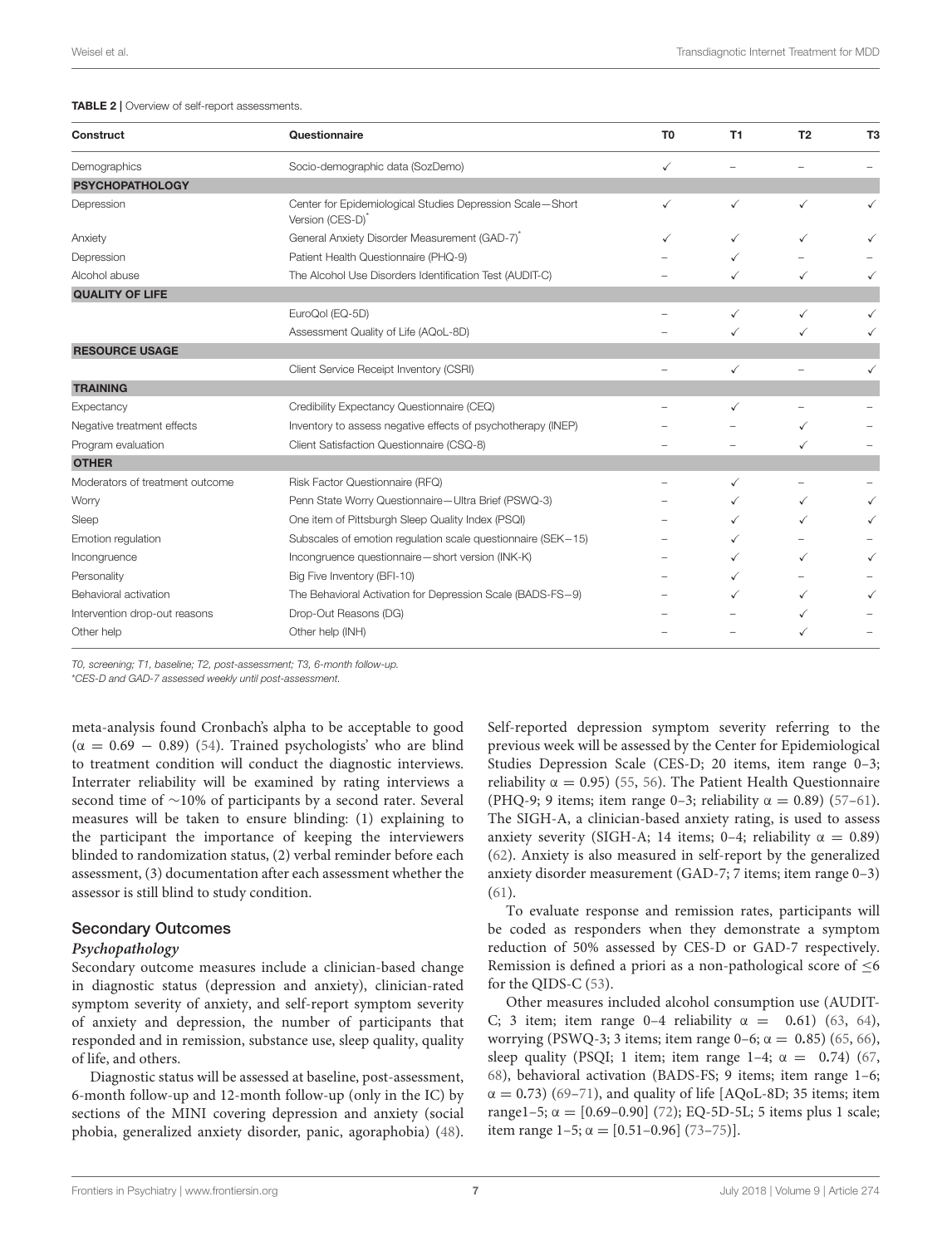### **Weekly mood assessments**

Depressive and anxiety symptoms will be measured weekly with the CES-D and GAD-7 from baseline (week 1) to post-assessment (week 8). This allows a temporally more precise assessment of mood rating of the IC group compared to the WLC during the intervention phase.

### **Training acceptability and adherence**

User satisfaction with the training will be assessed after the intervention phase using the Client Satisfaction Questionnaire (CSQ-8; 8 items; item range 1–4; reliability  $\alpha = 0.91$ ) [\(76\)](#page-12-13) adapted to the online context [\(77\)](#page-12-14). Other assessments related to the training include the credibility expectancy questionnaire (CEQ) [\(78,](#page-12-15) [79\)](#page-12-16), and a questionnaire on negative effects of online training (adaption of Inventar zur Erfassung Negativer Effekte von Psychotherapie—INEP) [\(80\)](#page-12-17). Adherence to session completion is tracked throughout the intervention by the training platform.

### **Resource usage**

To assess the impact of the intervention on publicly-funded services and the wider society, individuals' use of services, and societal impacts such as productivity loss will be gathered by the Client Service Receipt Inventory (CSRI) adapted to the German and Swiss Health Care System [\(81\)](#page-12-18).

### Predictors and Moderators of Disorder Course and Treatment Outcome

Predictors and moderators of treatment outcome and factors associated with the development and maintenance of MDD and anxiety will be assessed at baseline. These are based on a recent review of factors such as symptoms and other easily-assessed clinical features predicting long term treatment outcome in MDD [\(47\)](#page-11-21), as well as a literature search [search terms in PubMed in June 2016: "risk factor" AND ("depression" OR "anxiety")] on factors predicting onset or maintenance of MDD. Predictors and moderators of treatment outcome could help explain treatment heterogeneity [\(47\)](#page-11-21)**.** Predictors and moderators will be assessed in the demographic questionnaire, through the aforementioned clinical assessment instruments, and in a risk factor questionnaire (RFQ).

### **Demographic information**

A demographic questionnaire will, among other sociodemographic information, assess age, gender, education, migration status, height, weight, ethnicity, current job situation, size of household, income, sexual orientation, and religiosity/spirituality.

### **Mental health**

Additional mental health assessments will include 16 items from validated instruments, and cover perceived stress [\(82\)](#page-12-19), anxiety sensitivity, [\(83\)](#page-12-20), need for affect [\(84\)](#page-12-21), worry [\(65\)](#page-12-4), resilience [\(85\)](#page-12-22), energy levels, and suicide attempts.

### **Stressful life events and trauma**

Stressful childhood and lifetime events will be assessed by approximately 38 items using the Childhood Trauma Questionnaire [\(86\)](#page-12-23), family pathology and suicidality, experiences of abuse, accident involvement, experiences of discrimination, the List of Threatening Life events [\(87\)](#page-12-24), and job satisfaction.

### **Lifestyle**

Lifestyle will be assessed by the Simple Physical Activity Scale (SIMPAQ) [\(88\)](#page-12-25) which assesses hours of sleep, physical activity, exercise, and sedentary behavior in the previous week as well as subjective diet quality, diet satisfaction, smoking, and drug usage habits.

### **Self-image**

Aspects of self-image will be covered by 17 items, including two on self-esteem [\(89\)](#page-12-26), body satisfaction assessed by the Eating Disorder Examination [\(90\)](#page-12-27), and perceived social and minority status.

### **Relationship satisfaction and loneliness**

Relationship satisfaction will be assessed by the 10 item short version of the relationship satisfaction questionnaire [\(91\)](#page-12-28), and loneliness will be assessed by the three item scale [\(92\)](#page-12-29).

### **Other assessments**

Other assessments will include subjective sleep quality assessed by the Pittsburgh Sleep Quality Index (PSQI) [\(93\)](#page-12-30), chronic medical conditions, the five items of the Sense of Mastery questionnaire [\(94\)](#page-12-31), 23 item short version of the incongruence questionnaire [\(95\)](#page-12-32), the assessment of behavioral activation (BADS-FS) [\(70\)](#page-12-33), the ultra-short version of the Big Five Inventory (BFI-10) [\(96\)](#page-12-34), and various emotion regulation skill scales (subscales comprehension, acceptance, and emotional selfsupport by the German Emotion Regulation Scale Questionnaire, ERSQ-27, ERSQ-ES-GD) [\(97,](#page-12-35) [98\)](#page-12-36).

# Statistical Analyses

Statistical analyses will be reported in accordance with the statement by Consolidated Standards of Reporting Trials (CONSORT) [\(99\)](#page-12-37).

### Clinical Analyses

Data analysis will be performed on an intention-to-treat (ITT) basis. Additionally, per protocol analysis including only participants who have completed the primary outcome will be analyzed. Missing data will be handled by multiple imputations (MI) with 100 iterative estimations per value, as this is currently regarded as the gold standard with regard to missing data [\(100\)](#page-12-38). Demographic variables as well as other baseline variables will be inserted into the prediction model to estimate missing values. Differences in the primary and secondary outcomes between the two study groups will be examined with repeated measurements analysis of variance, and standardized effect sizes (Cohen's d) and number needed to treat (NNT) and their respective confidence intervals will be calculated for comparison. Response and remission rates will be compared across groups with contingency tables and differences tested with χ2. All unidirectional hypotheses will be tested one-sided, bidirectional hypotheses will be tested two-sided. Alpha is set to  $p < 0.05$ . All analyses will be conducted with SPSS.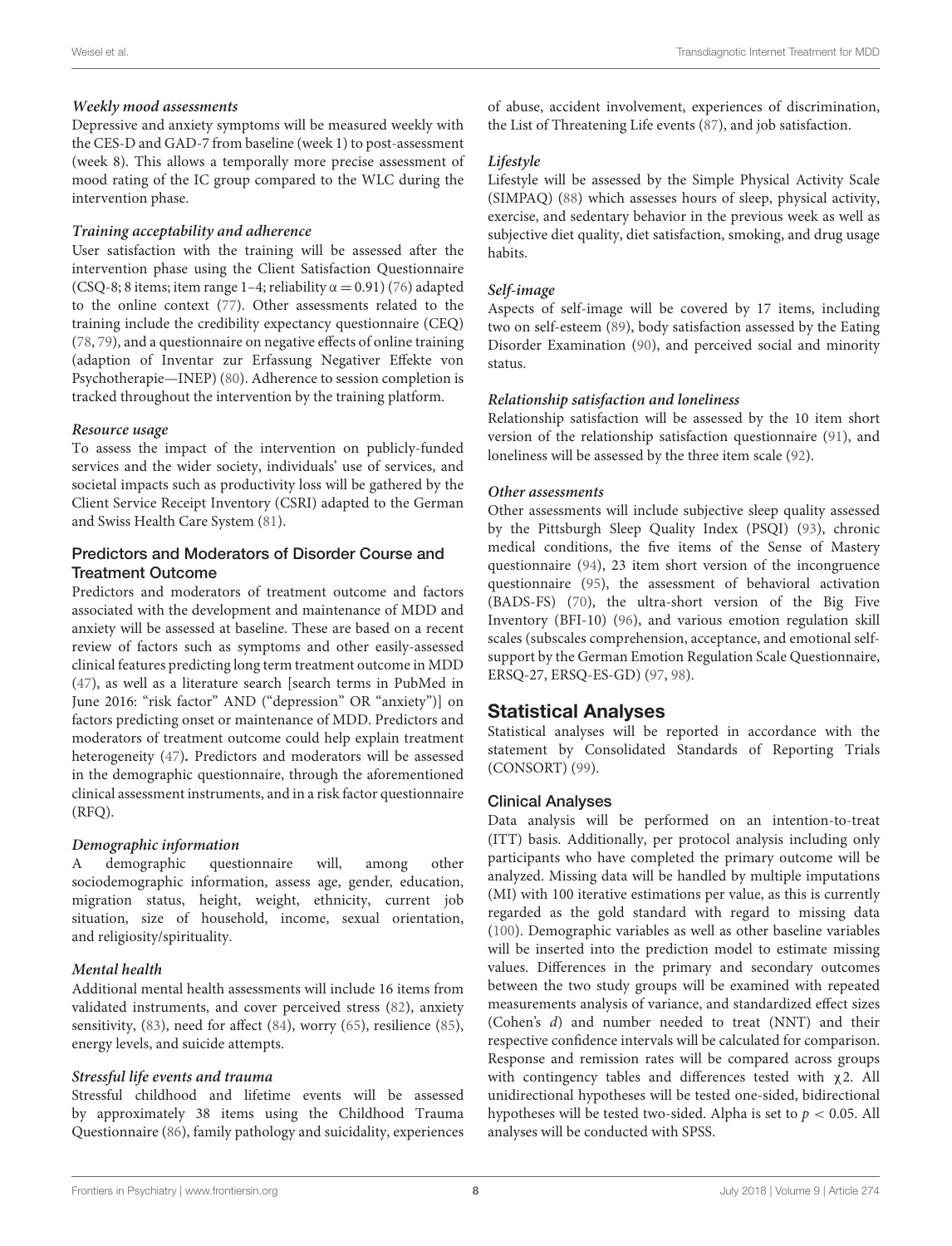### Power and Sample Size Calculation

We expect superiority of the IC compared to the WLC in the primary outcome, clinician-based depression symptom severity at post-assessment. The most recent systematic review on internet-based interventions for MDD found a standardized mean difference of  $g = -0.90$ , 95% CI  $-1.07$  to  $-0.73$  between the ICs compared to untreated controls [\(27\)](#page-11-32). We based the sample size calculation on the lower bound of the 95% confidence interval. To demonstrate standardized effect sizes, Cohens d, of 0.73 with a power (1 – β) of 80% and an alpha of 0.05 in a one-sided test (calculated using G∗Power) 48 individuals would need to be included in total (24 per group). As we aim to also explore moderators of treatment outcome, and as simulation studies show that the sample size required to detect an interaction effect of the same magnitude as in the primary analysis needs to be about three to fourfold [\(101\)](#page-13-0), we will include  $N = 200$ participants. This sample allows to detect effect sizes of  $d = 0.35$ in the primary endpoint analysis.

# Predictor and Moderator Analyses

Predictors and moderators of treatment outcome will be analyzed on an exploratory basis with a priori defined potential moderators: sociodemographic factors such as gender, age, income, education, ethnicity, socioeconomic status, education level, status of employment, relationship status, sexual orientation, religious, and spiritual orientation, current and previous mental health including age of MDD onset, MDD severity, low energy, number of previous episodes, duration of episodes, MDD chronicity, concurrent antidepressant use, current/past suicidality, suicide attempts, comorbid anxiety, anxiety sensitivity, substance use, perceived stress, insomnia/sleep problems, rumination, need for affect, sense of mastery, self-esteem, resilience, self-regulation, quality of life, experience with psychotherapy, physical health including diet, weight, body mass index, body satisfaction, number of medical conditions, physical functioning, sedentary behavior, smoking, drug use, quality of life, life events including childhood maltreatment/trauma, and life events, minority, and perceived social status, discrimination, experience of abuse, parental and familial psychopathology, social environment, social support/relationships, relationship satisfaction, loneliness, personality traits such as neuroticism and openness to experiences, and psychological coping skills such as emotion regulation skills. Regression analyses will be used to test interaction effects between baseline moderators and the intervention condition, using the SPSS macro PROCESS [\(102\)](#page-13-1). Significant interactions will further be investigated applying the Johnson-Neyman technique to detect the region of significance [\(103\)](#page-13-2).

# Health Economic Evaluation

The health economic evaluation will be based on a combination of cost-effectiveness analyses (CEA) and cost-utility analyses (CUA). It will be conducted from a societal perspective including all relevant costs and a public health care perspective including only direct medical costs in a time frame of 6 months. The incremental cost-effectiveness ratio (ICER) in the CEA is expressed by the incremental costs per additional disorder free participant. The ICER in the CUA is expressed as incremental costs per quality-adjusted life years gained (QALY) based on the AQOL-8D. To test the robustness of the ICERs and to quantify uncertainty around the ICER, bootstrapping (5,000 times) will be used. The results will be plotted on a cost-effectiveness plane where the horizontal axis reflects differences in effects and the vertical axis differences

in costs, and in a cost-effective acceptability curve disclosing the probability that the intervention is cost-effective for a range of willingness-to-pay ceilings. The robustness of the base-case findings will be tested by a multi-way-sensitivity analysis.

# **DISCUSSION**

Even though depression and anxiety are highly comorbid, they are generally not treated by transdiagnostic treatments protocols. With the present study, we aim to provide evidence on the efficacy and cost-effectiveness of an internet- and mobile-based transdiagnostic treatment for depression and comorbid anxiety disorder and aim to explore for whom such treatments might be suitable and for whom not.

To best assess depressive symptoms at baseline and followups, we will have diagnostic interviews and self-report which is highly recommended [\(104\)](#page-13-3). To minimize potential bias in the clinical interviews we have taken precautions to ensure blinding of outcome assessors at all assessment times. As transdiagnostic treatment protocols are scarce and studies are needed to further evidence-base of the treatment potential, the study is based on a new conceptualization and integrates transdiagnostic elements targeted at depression and anxiety and combines this with individual participant tailoring offering the participants individualization options throughout the training. This method has the potential to heighten engagement, as individuals must continuously make active choices but also has the potential to heighten efficacy, as individuals choose content based on personal need.

This study also has a number of limitations. First, to not overburden the study participants we did not assess mediators. Hence, this study won't provide information about relevant mechanisms of change, which should be tested in future studies. Second, in this study we will employ an open recruitment strategy mimicking a public mental health approach, in which participants self-select to participate which can be considered a selection bias. Individuals who are familiar with the utilization of technology and the Internet will be more likely to participate [\(105\)](#page-13-4). The results will therefore only be applicable to individuals suffering from an MDD who willingly choose to participate in internet-based treatment to improve their mood and reduce depressive symptoms. Third, although there was some involvement of individuals in the intervention development phase, the extent was limited and should be addressed more systematically and intensely in future studies [\(106\)](#page-13-5). Fourth, although the study is powered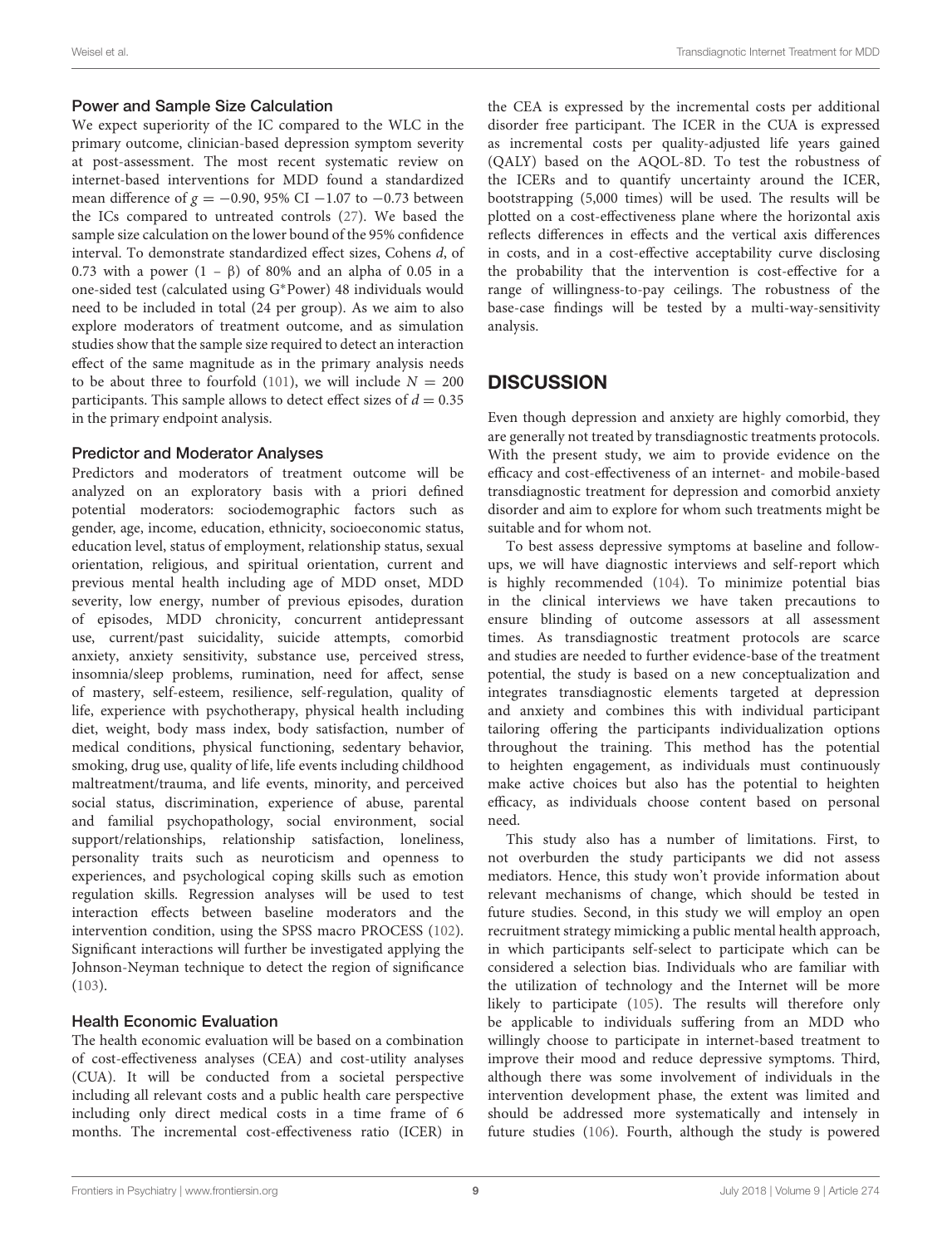for moderation analyses, it will not be stratified for extreme values on assessed moderator variables. Hence, it is possible that some observations on investigated moderators, e.g., very high chronicity of depression, will not sufficiently be included to detect an existing effect. And lastly, although this is one of a few studies initially powered to detect the interaction effect between a moderator and the treatment, the sample size still only allows to detect moderator effects in size range of medium to large even though smaller effects could also be of clinical interest. However, including a wide range of potential moderators determined through an extensive literature review can be a basis for future individual patient data metaanalyses, which are often at a disadvantage as primary trials commonly do not include relevant moderator variables [\(107,](#page-13-6) [108\)](#page-13-7). Trial results will be published in a relevant peer-review journal.

Overall, to enhance evidence-based treatment options for comorbid disorders, more RCTs evaluating transdiagnostic treatments are needed. Transdiagnostic tailored treatments delivered online bear great potential to tackle the issue of comorbidities. This study will continue to build evidence for

# **REFERENCES**

- <span id="page-10-0"></span>1. Bromet E, Andrade LH, Hwang I, Sampson NA, Alonso J, de Girolamo G, et al. Cross-national epidemiology of DSM-IV major depressive episode. BMC Med. (2011) 9:90. doi: [10.1186/1741-7015-9-90](https://doi.org/10.1186/1741-7015-9-90)
- <span id="page-10-1"></span>2. Busch MA, Maske UE, Ryl L, Schlack R, Hapke U. Prävalenz von depressiver Symptomatik und diagnostizierter Depression bei Erwachsenen in Deutschland: Ergebnisse der Studie zur Gesundheit Erwachsener in Deutschland (DEGS1). Bundesgesundheitsblatt Gesundheitsforsch Gesundheitsschutz (2013) 56:733–9. doi: [10.1007/s00103-013-1688-3](https://doi.org/10.1007/s00103-013-1688-3)
- <span id="page-10-2"></span>3. Baxter AJ, Vos T, Scott KM, Ferrari AJ, Whiteford HA. The global burden of anxiety disorders in 2010. Psychol Med. (2014) 44:2363–74. doi: [10.1017/S0033291713003243](https://doi.org/10.1017/S0033291713003243)
- 4. Murray CJL, Vos T, Lozano R, Naghavi M, Flaxman AD, Michaud C, et al. Disability-adjusted life years (DALYs) for 291 diseases and injuries in 21 regions, 1990-2010: a systematic analysis for the global burden of disease study 2010. Lancet (2012) 380:2197–23. doi: [10.1016/S0140-6736\(12\)61689-4](https://doi.org/10.1016/S0140-6736(12)61689-4)
- <span id="page-10-3"></span>5. Vos T, Flaxman AD, Naghavi M, Lozano R, Michaud C, Ezzati M, et al. Years lived with disability (YLDs) for 1160 sequelae of 289 diseases and injuries 1990-2010: a systematic analysis for the global burden of disease study 2010. Lancet (2012) 380:2163–96. doi: [10.1016/S0140-6736\(12\)61729-2](https://doi.org/10.1016/S0140-6736(12)61729-2)
- <span id="page-10-4"></span>6. Wittchen HU, Jacobi F, Klose M, Ryl L. Gesundheitsberichterstattung Des Bundes Heft 51: Depressive Erkrankungen. Berlin: Robert Koch-Institut (2010).
- <span id="page-10-5"></span>7. Brenes GA. Anxiety, depression, and quality of life in primary care patients. Prim Care Companion J Clin Psychiatry (2007) 9:437–43. doi: [10.4088/PCC.v09n0606](https://doi.org/10.4088/PCC.v09n0606)
- <span id="page-10-11"></span>8. Doering LV, Moser DK, Riegel B, McKinley S, Davidson P, Baker H, et al. Persistent comorbid symptoms of depression and anxiety predict mortality in heart disease. Int J Cardiol. (2010) 145:188–92. doi: [10.1016/j.ijcard.2009.05.025](https://doi.org/10.1016/j.ijcard.2009.05.025)
- 9. Garlow SJ, Rosenberg J, Moore JD, Haas AP, Koestner B, Hendin H, et al. Depression, desperation, and suicidal ideation in college students: results from the American foundation for suicide prevention college screening project at emory university. Depress Anxiety (2008) 25:482–8. doi: [10.1002/da.20321](https://doi.org/10.1002/da.20321)
- 10. Global Burden of Disease Study 2013 C, Vos T, Barber RM, Bell B, Bertozzi-Villa A, Biryukov S. Global, regional, and national incidence, prevalence, and years lived with disability for 301 acute and chronic

transdiagnostic treatment protocols, and might shed some light on the question for whom such treatments are suitable.

# AUTHOR CONTRIBUTIONS

DDE, KKW, and A-CZ designed the study. KKW wrote the first draft. All authors contributed feedback and approved the final manuscript.

# FUNDING

This project has received funding from the European Union's Horizon 2020 research and innovation programme under grant agreement No 634757. The financial funder was not involved in the study design, data collection, outcome assessments or writing of the publications.

# ACKNOWLEDGMENTS

We would like to thank Aylin Gögsen and Hanna Stüber for their efforts concerning study administration.

diseases and injuries in 188 countries, 1990-2013: a systematic analysis for the Global Burden of Disease Study 2013. Lancet (2015) 386:743–800. doi: [10.1016/S0140-6736\(15\)60692-4](https://doi.org/10.1016/S0140-6736(15)60692-4)

- 11. Saarni SI, Suvisaari J, Sintonen H, Pirkola S, Koskinen S, Aromaa A, et al. Impact of psychiatric disorders on health-related quality of life: general population survey. Br J Psychiatry (2007) 190:326–32. doi: [10.1192/bjp.bp.106.025106](https://doi.org/10.1192/bjp.bp.106.025106)
- 12. Sareen J, Cox BJ, Afifi TO, de Graaf R, Asmundson GJ, ten Have M, et al. Anxiety disorders and risk for suicidal ideation and suicide attempts. Arch Gen Psychiatry (2005) 62:1249–57. doi: [10.1001/archpsyc.62.11.1249](https://doi.org/10.1001/archpsyc.62.11.1249)
- <span id="page-10-6"></span>13. World Health Organization (2008). The Global Burden of Disease: 2004 Update. Geneva.
- <span id="page-10-7"></span>14. Brown TA, Campbell LA, Lehman CL, Grisham JR, Mancill RB. Current and lifetime comorbidity of the DSM-IV anxiety and mood disorders in a large clinical sample. J Abnorm Psychol. (2001) 110:585–99. doi: [10.1037/0021-843X.110.4.585](https://doi.org/10.1037/0021-843X.110.4.585)
- <span id="page-10-14"></span>15. Klein Hofmeijer-Sevink M, Batelaan NM, Van Megen HJGM, Penninx BW, Cath DC, Van Den Hout MA, et al. Clinical relevance of comorbidity in anxiety disorders: a report from the Netherlands Study of Depression and Anxiety (NESDA). J Affect Disord. (2012) 137:106–12. doi: [10.1016/j.jad.2011.12.008](https://doi.org/10.1016/j.jad.2011.12.008)
- <span id="page-10-8"></span>16. Roca M, Gili M, Garcia-Garcia M, Salva J, Vives M, Garcia Campayo J, et al. Prevalence and comorbidity of common mental disorders in primary care. J Affect Disord. (2009) 119:52–8. doi: [10.1016/j.jad.2009.03.014](https://doi.org/10.1016/j.jad.2009.03.014)
- <span id="page-10-9"></span>17. Kessler RC, Berglund P, Demler O, Jin R, Merikangas KR, Walters EE. Lifetime prevalence and age-of-onset distributions of DSM-IV disorders in the national comorbidity survey replication. Arch Gen Psychiatry (2005) 62:593–602. doi: [10.1001/archpsyc.62.6.593](https://doi.org/10.1001/archpsyc.62.6.593)
- <span id="page-10-10"></span>18. Moscati A, Flint J, Kendler KS. Classification of anxiety disorders comorbid with major depression: common or distinct influences on risk? Depress Anxiety (2016) 33:120–7. doi: [10.1002/da.22432](https://doi.org/10.1002/da.22432)
- <span id="page-10-12"></span>19. Gili M, Toro MG, Armengol S, Garcia-Campayo J, Castro A, Roca M. Functional impairment in patients with major depressive disorder and comorbid anxiety disorder. Can J Psychiatry (2013) 58:679–86. doi: [10.1177/070674371305801205](https://doi.org/10.1177/070674371305801205)
- <span id="page-10-13"></span>20. Cuijpers P, van Straten A, Andersson G, van Oppen P. Psychotherapy for depression in adults: a meta-analysis of comparative outcome studies. J Consult Clin Psychol. [\(2008\) 76:909–22. doi: 10.1037/a00](https://doi.org/10.1037/a0013075) 13075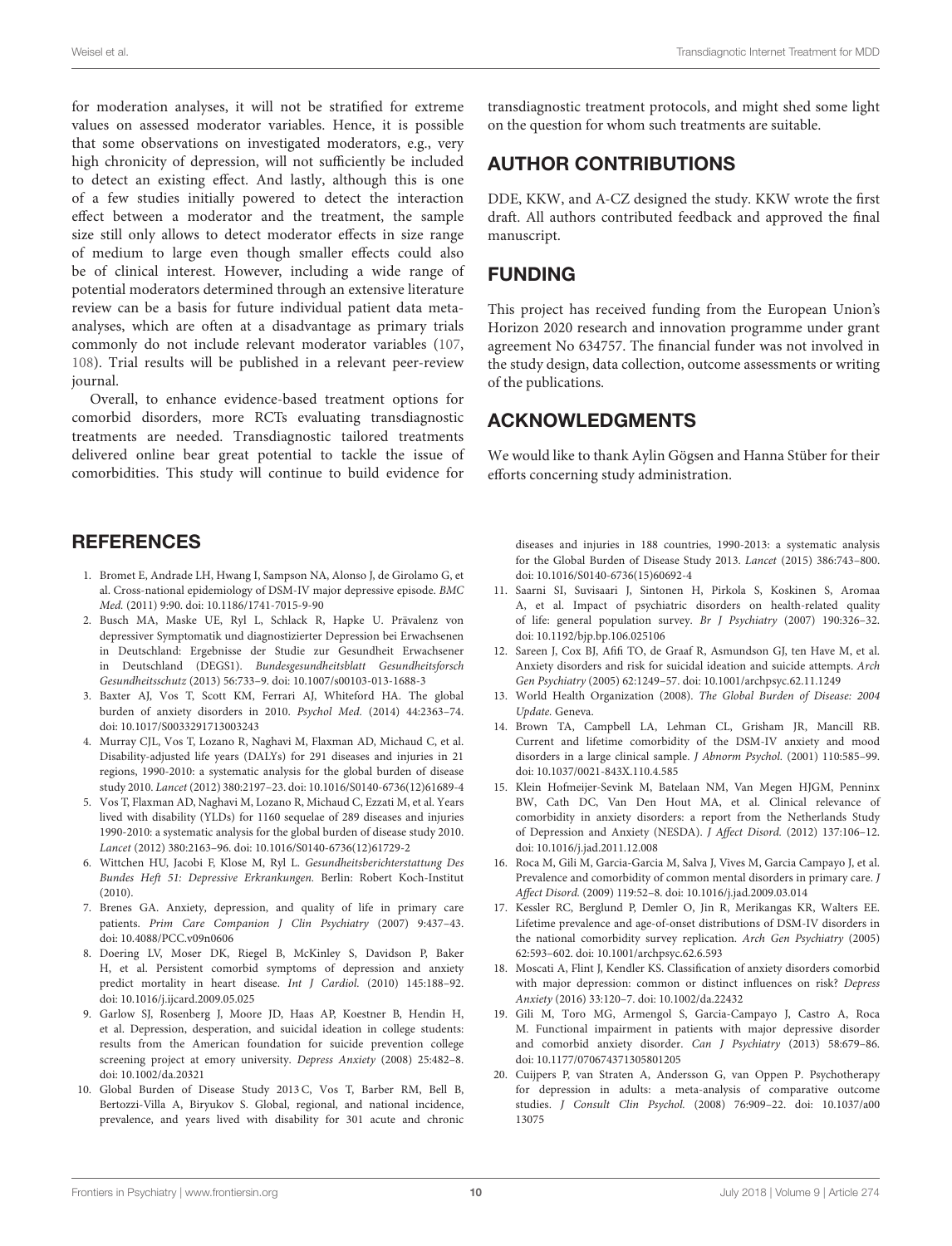- 21. Cuijpers P, Sijbrandij M, Koole SL, Andersson G, Beekman AT, Reynolds CF. Adding psychotherapy to antidepressant medication in depression and anxiety disorders: a meta-analysis. World Psychiatry (2014) 13:56–67. doi: [10.1002/wps.20089](https://doi.org/10.1002/wps.20089)
- <span id="page-11-0"></span>22. Hofmann SG, Smits JAJ. Cognitive-behavioral therapy for adult anxiety disorders: a meta-analysis of randomized placebo-controlled trials. J Clin Psychiatry (2008) 69:621–32. doi: [10.4088/JCP.v69n0415](https://doi.org/10.4088/JCP.v69n0415)
- <span id="page-11-1"></span>23. Gorman LA, Blow AJ, Ames BD, Reed PL. National guard families after combat: mental health, use of mental health services, and perceived treatment barriers. Psychiatr Serv. (2011) 62:28–34. doi: [10.1176/ps.62.1.pss6201\\_0028](https://doi.org/10.1176/ps.62.1.pss6201_0028)
- <span id="page-11-2"></span>24. Mohr D, Ho J, Duffecy J, Baron KG, Lehman KA, Ling J, et al. Perceievd barriers to psychological treatments and their relationship to depression. J Clin Psychol. (2010) 66:430–441. doi: [10.1002/jclp](https://doi.org/10.1002/jclp)
- <span id="page-11-3"></span>25. Andersson G, Topooco N, Havik O, Nordgreen T. Internet-supported versus face-to-face cognitive behavior therapy for depression. Expert Rev Neurother. (2016) 16:55–60. doi: [10.1586/14737175.2015.1125783](https://doi.org/10.1586/14737175.2015.1125783)
- 26. Ebert DD, Zarski AC, Christensen H, Stikkelbroek Y, Cuijpers P, Berking M, et al. Internet and computer-based cognitive behavioral therapy for anxiety and depression in youth: a meta-analysis of randomized controlled outcome trials. PLoS ONE (2015) 10:119895. doi: [10.1371/journal.pone.0119895](https://doi.org/10.1371/journal.pone.0119895)
- <span id="page-11-32"></span>27. Königbauer J, Letsch J, Doebler P, Ebert D, Baumeister H. Internetand mobile-based depression interventions for people with diagnosed depression: a systematic review and meta-analysis. J Affect Disord. (2017) 223:28–40. doi: [10.1016/j.jad.2017.07.021](https://doi.org/10.1016/j.jad.2017.07.021)
- <span id="page-11-4"></span>28. Olthuis JV, Watt MC, Bailey K, Hayden JA. Therapist-supported internet cognitive behavioural therapy for anxiety disorders in adults. Cochrane Database Syst Rev. (2015) 3:CD011565. doi: [10.1002/14651858.CD011565](https://doi.org/10.1002/14651858.CD011565)
- <span id="page-11-5"></span>29. Dorow M, Löbner M, Pabst A, Stein J, Riedel-heller SG. Preferences for depression treatment including internet-based interventions : results from a large sample of primary care Patients (2018) 9:181. doi: [10.3389/fpsyt.2018.00181](https://doi.org/10.3389/fpsyt.2018.00181)
- 30. Fleming TM, de Beurs D, Khazaal Y, Gaggioli A, Riva G, Botella C, et al. Maximizing the impact of E-therapy and serious gaming: time for a paradigm shift. Front Psychiatry (2016) 7:65. doi: [10.3389/fpsyt.2016.00065](https://doi.org/10.3389/fpsyt.2016.00065)
- <span id="page-11-6"></span>31. Gilbody S, Littlewood E, Hewitt C, Brierley G, Tharmanathan P, Araya R, et al. Computerised cognitive behaviour therapy (cCBT) as treatment for depression in primary care (REEACT trial): large scale pragmatic randomised controlled trial. BMJ (2015) 351:h5627. doi: [10.1136/bmj.h5627](https://doi.org/10.1136/bmj.h5627)
- <span id="page-11-7"></span>32. Donker T, Blankers M, Hedman E, Ljótsson B, Petrie K, Christensen H. Economic evaluations of Internet interventions for mental health: a systematic review. Psychol Med. (2015) 45:3357–76. doi: [10.1017/S0033291715001427](https://doi.org/10.1017/S0033291715001427)
- <span id="page-11-8"></span>33. Paganini S, Teigelkötter W, Buntrock C, Baumeister H. Economic evaluations of internet- and mobile-based interventions for the treatment and prevention of depression: a systematic review. J Affect Disord. (2018) 225:733–55. doi: [10.1016/j.jad.2017.07.018](https://doi.org/10.1016/j.jad.2017.07.018)
- <span id="page-11-9"></span>34. National Institute for Health and Care Excellence. Depression in Adults: Recognition and Depression in Adults: Recognition and Management Management Clinical Guideline (2009). Available online at: [https://www.](https://www.nice.org.uk/guidance/cg90/resources/depression-in-adults-recognition-and-management-pdf-975742636741) [nice.org.uk/guidance/cg90/resources/depression-in-adults-recognition](https://www.nice.org.uk/guidance/cg90/resources/depression-in-adults-recognition-and-management-pdf-975742636741)[and-management-pdf-975742636741](https://www.nice.org.uk/guidance/cg90/resources/depression-in-adults-recognition-and-management-pdf-975742636741) (Accessed July 19, 2017).
- <span id="page-11-10"></span>35. National Institute for Health and Care Excellence. Social Anxiety Disorder: Recognition, Social Anxiety Disorder: Recognition, Assessment and Treatment (2013). Available online at: [https://www.nice.org.uk/guidance/cg159/](https://www.nice.org.uk/guidance/cg159/resources/social-anxiety-disorder-recognition-assessment-and-treatment-pdf-35109639699397) [resources/social-anxiety-disorder-recognition-assessment-and-treatment](https://www.nice.org.uk/guidance/cg159/resources/social-anxiety-disorder-recognition-assessment-and-treatment-pdf-35109639699397)[pdf-35109639699397](https://www.nice.org.uk/guidance/cg159/resources/social-anxiety-disorder-recognition-assessment-and-treatment-pdf-35109639699397) (Accessed July 19, 2017).
- <span id="page-11-11"></span>36. Fracalanza K, McCabe RE, Taylor VH, Antony MM. The effect of comorbid major depressive disorder or bipolar disorder on cognitive behavioral therapy for social anxiety disorder. J Affect Disord. (2014) 162:61–6. doi: [10.1016/j.jad.2014.03.015](https://doi.org/10.1016/j.jad.2014.03.015)
- <span id="page-11-12"></span>37. Păsărelu CR, Andersson G, Bergman Nordgren L, Dobrean A. Internetdelivered transdiagnostic and tailored cognitive behavioral therapy for anxiety and depression: a systematic review and meta-analysis of randomized controlled trials. Cogn Behav Ther. (2017) 46:1–28. doi: [10.1080/16506073.2016.1231219](https://doi.org/10.1080/16506073.2016.1231219)
- <span id="page-11-13"></span>38. Craske MG. Transdiagnostic treatment for anxiety and depression. Depress Anxiety (2012) 29:749–53. doi: [10.1002/da.21992](https://doi.org/10.1002/da.21992)
- 39. De Graaf R, Bijl RV, Smit F, Vollebergh WAM, Spijker J. Risk factors for 12 month comorbidity of mood, anxiety, and substance use disorders: findings from the Netherlands Mental Health Survey and Incidence Study. Am J Psychiatry (2002) 159:620–9. doi: [10.1176/appi.ajp.159.4.620](https://doi.org/10.1176/appi.ajp.159.4.620)
- <span id="page-11-14"></span>40. Kessler RC, McGonagle KA, Zhao S, Nelson CB, Hughes M, Eshleman S, et al. Lifetime and 12-month prevalence of DSM-III-R psychiatric disorders in the united states - results from the National Comorbidity Survey. Arch Gen Psychiatry (1994) 51:8–19. doi: [10.1001/archpsyc.1994.03950010008002](https://doi.org/10.1001/archpsyc.1994.03950010008002)
- <span id="page-11-15"></span>41. Newby JM, Twomey C, Yuan Li SS, Andrews G. Transdiagnostic computerised cognitive behavioural therapy for depression and anxiety: a systematic review and meta-analysis. J Affect Disord. (2016) 199:30–41. doi: [10.1016/j.jad.2016.03.018](https://doi.org/10.1016/j.jad.2016.03.018)
- <span id="page-11-16"></span>42. Newby JM, McKinnon A, Kuyken W, Gilbody S, Dalgleish T. Systematic review and meta-analysis of transdiagnostic psychological treatments for anxiety and depressive disorders in adulthood. Clin Psychol Rev. (2015) 40:91–110. doi: [10.1016/j.cpr.2015.06.002](https://doi.org/10.1016/j.cpr.2015.06.002)
- <span id="page-11-17"></span>43. Titov N, Dear BF, Staples LG, Terides MD, Karin E, Sheehan J, et al. Disorder-specific versus transdiagnostic and clinician-guided versus selfguided treatment for major depressive disorder and comorbid anxiety disorders: a randomized controlled trial. J Anxiety Disord. (2015) 35:88–102. doi: [10.1016/j.janxdis.2015.08.002](https://doi.org/10.1016/j.janxdis.2015.08.002)
- <span id="page-11-18"></span>44. Andersson G, Titov N. Advantages and limitations of internet-based interventions for common mental disorders. World Psychiatry (2014) 13:4– 11. doi: [10.1002/wps.20083](https://doi.org/10.1002/wps.20083)
- <span id="page-11-19"></span>45. Drake RE, Mueser KT, Brunette MF, McHugo GJ. A review of treatments for people with severe mental illnesses and co-occurring substance use disorders. Psychiatr Rehabil J. (2004) 27:360–74. doi: [10.2975/27.2004.360.374](https://doi.org/10.2975/27.2004.360.374)
- <span id="page-11-20"></span>46. Brookes ST, Whitely E, Egger M, Smith GD, Mulheran PA, Peters TJ. Subgroup analyses in randomized trials: risks of subgroup-specific analyses; power and sample size for the interaction test. J Clin Epidemiol. (2004) 57:229–36. doi: [10.1016/j.jclinepi.2003.08.009](https://doi.org/10.1016/j.jclinepi.2003.08.009)
- <span id="page-11-21"></span>47. Kessler RC, van Loo HM, Wardenaar KJ, Bossarte RM, Brenner LA, Ebert DD, et al. Using patient self-reports to study heterogeneity of treatment effects in major depressive disorder. Epidemiol Psychiatr Sci. (2017) 26:22–36. doi: [10.1017/S2045796016000020](https://doi.org/10.1017/S2045796016000020)
- <span id="page-11-22"></span>48. Sheehan DV, Lecrubier Y, Sheehan KH, Amorim P, Janavs J, Weiller E, et al. The mini-international neuropsychiatric interview (MINI): the development and validation of a structured diagnostic psychiatric interview for DSM-IVand ICD-10. J clin psychiatry. (1998) 59(Suppl. 20):2233.
- <span id="page-11-23"></span>49. Beurs D. Active involvement of end users when developing webbased mental health Interventions. Front Psychiatry (2017) 8:72. doi: [10.3389/fpsyt.2017.00072](https://doi.org/10.3389/fpsyt.2017.00072)
- <span id="page-11-24"></span>50. Grawe K. (2004). Neuropsychotherapie. Göttingen: Hogrefe.
- <span id="page-11-25"></span>51. Baumeister H, Reichler L, Munzinger M, Lin J. The impact of guidance on Internet-based mental health interventions - a systematic review. Internet Interv. (2014) 1:205–15. doi: [10.1016/j.invent.2014.08.003](https://doi.org/10.1016/j.invent.2014.08.003)
- <span id="page-11-26"></span>52. Zarski, A.-C, Lehr D, Berking M, Riper H, Cuijpers P, Ebert DD. Adherence to internet-based mobile-supported stress management: a pooled analysis of individual participant data from three randomized controlled trials. J Med Internet Res. (2016) 18:e146. doi: [10.2196/jmir.4493](https://doi.org/10.2196/jmir.4493)
- <span id="page-11-27"></span>53. Rush AJ, Trivedi MH, Ibrahim HM, Carmody TJ, Arnow B, Klein DN, et al. The 16-item quick inventory of depressive. Biol Psychiatry (2003) 54:573–83. doi: [10.1016/S0006-3223\(02\)01866-8](https://doi.org/10.1016/S0006-3223(02)01866-8)
- <span id="page-11-28"></span>54. Reilly TJ, MacGillivray SA, Reid IC, Cameron IM. Psychometric properties of the 16-item Quick Inventory of Depressive Symptomatology: a systematic review and meta-analysis. J Psychiatr Res. (2015) 60:132–40. doi: [10.1016/j.jpsychires.2014.09.008](https://doi.org/10.1016/j.jpsychires.2014.09.008)
- <span id="page-11-29"></span>55. Lehr D, Hillert A, Schmitz E, Sosnowsky N. Screening depressiver Störungen mittels Allgemeiner Depressions-Skala (ADS-K) und State-Trait Depressions Scales (STDS-T). Eine vergleichende Evaluation von Cut-Off-Werten. Diagnostica (2008) 54:61–70. doi: [10.1026/0012-1924.54.2.61](https://doi.org/10.1026/0012-1924.54.2.61)
- <span id="page-11-30"></span>56. Radloff LS. The CES-D scale: a self-report depression scale for research in the general population. Appl Psychol Meas. [\(1977\) 1:385–401. doi: 10.1177/0146621677001](https://doi.org/10.1177/014662167700100306) 00306
- <span id="page-11-31"></span>57. Erbe D, Eichert HC, Rietz C, Ebert D. Interformat reliability of the patient health questionnaire: validation of the computerized version of the PHQ-9. Internet Interv. (2016) 5:1–4. doi: [10.1016/j.invent.2016.06.006](https://doi.org/10.1016/j.invent.2016.06.006)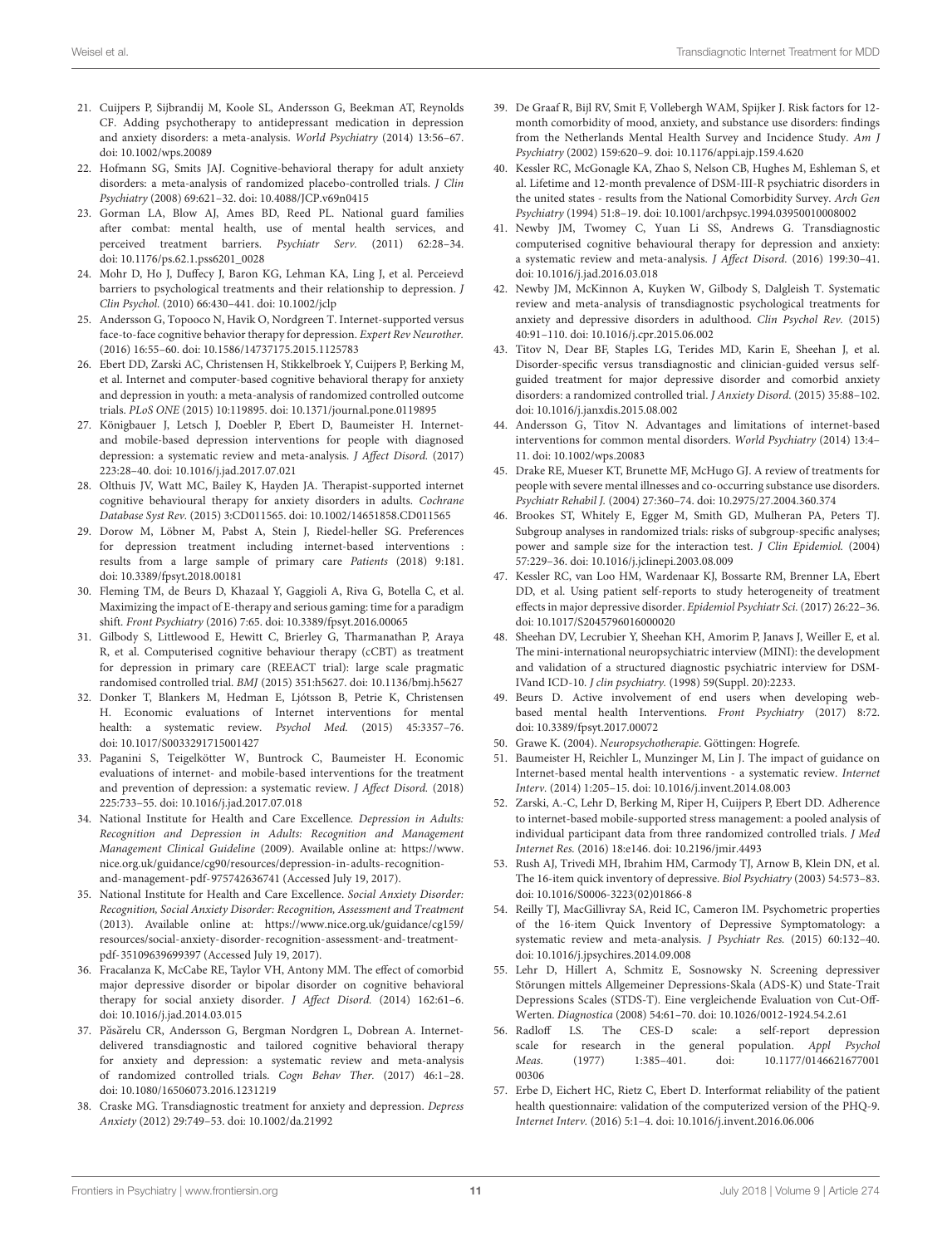- 58. Kroenke K, Spitzer RL, Williams JBW. The PHQ-9: validity of a brief depression severity measure. J Gen Intern Med. (2001) 16:606–13. doi: [10.1046/j.1525-1497.2001.016009606.x](https://doi.org/10.1046/j.1525-1497.2001.016009606.x)
- 59. Löwe B, Kroenke K, Herzog W, Gräfe K. Measuring depression outcome with a brief self-report instrument: sensitivity to change of the Patient Health Questionnaire (PHQ-9). J Affect Disord. (2004) 81:61–6. doi: [10.1016/S0165-0327\(03\)00198-8](https://doi.org/10.1016/S0165-0327(03)00198-8)
- 60. Martin A, Rief W, Klaiberg A, Braehler E. Validity of the brief Patient Health Questionnaire Mood Scale (PHQ-9) in the general population. Gen Hosp Psychiatry (2006) 28:71–7. doi: [10.1016/j.genhosppsych.2005.07.003](https://doi.org/10.1016/j.genhosppsych.2005.07.003)
- <span id="page-12-0"></span>61. Spitzer RL, Kroenke K, Williams JBW, Löwe B. A brief measure for assessing generalized anxiety disorder. Arch Intern Med. (2006) 166:1092–7. doi: [10.1001/archinte.166.10.1092](https://doi.org/10.1001/archinte.166.10.1092)
- <span id="page-12-1"></span>62. Shear MK, Bilt J, Vander RP, Endicott J, Lydiard B, Otto MW, et al. Reliability and validity of a structured interview guide for the Hamilton Anxiety Rating Scale (SIGH-A). Depress Anxiety [\(2001\) 13:166–78. doi: 10.1002/](https://doi.org/10.1002/da.1033) da.1033
- <span id="page-12-2"></span>63. Bradley KA, Debenedetti AF, Volk RJ, Williams EC, Frank D, Kivlahan DR. AUDIT-C as a brief screen for alcohol misuse in primary care. Alcohol Clin Exp Res. (2007) 31:1208–17. doi: [10.1111/j.1530-0277.2007.00403.x](https://doi.org/10.1111/j.1530-0277.2007.00403.x)
- <span id="page-12-3"></span>64. Dybek I. Screening-Verfahren zur Entdeckung alkoholbezogener Störungen in Allgemeinarztpraxen: Reliabilität und Validität des AUDIT, AUDIT-C und LAST.
- <span id="page-12-4"></span>65. Berle D, Starcevic V, Moses K, Hannan A, Milicevic D, Sammut P. Preliminary validation of an ultra-brief version of the Penn State Worry Questionnaire. Clin Psychol Psychother. (2011) 18:339–46. doi: [10.1002/cpp.724](https://doi.org/10.1002/cpp.724)
- <span id="page-12-5"></span>66. Meyer TJ, Miller ML, Metzger RL, Borkovec TD. Development and validation of the penn state worry questionnaire. Behav Res Ther. (1990) 28:487–95. doi: [10.1016/0005-7967\(90\)90135-6](https://doi.org/10.1016/0005-7967(90)90135-6)
- <span id="page-12-6"></span>67. Mondal P, Gjevre JA, Taylor-Gjevre RM, Lim HJ. Relationship between the pittsburgh sleep quality index and the epworth sleepiness scale in a sleep laboratory referral population. Nat Sci Sleep (2013) 5:15–21. doi: [10.2147/NSS.S40608](https://doi.org/10.2147/NSS.S40608)
- <span id="page-12-7"></span>68. Rener-Sitar K, John MT, Bandyopadhyay D, Howell MJ, Schiffman EL. Exploration of dimensionality and psychometric properties of the pittsburgh sleep quality index in cases with temporomandibular disorders. Health Qual Life Outcomes (2014) 12:1–10. doi: [10.1186/1477-7525-12-10](https://doi.org/10.1186/1477-7525-12-10)
- <span id="page-12-8"></span>69. Fuhr K, Hautzinger M, Krisch K, Berking M, Ebert DD. Validation of the Behavioral Activation for Depression Scale (BADS) - Psychometric properties of the long and short form. Compr Psychiatry (2016) 66:209–18. doi: [10.1016/j.comppsych.2016.02.004](https://doi.org/10.1016/j.comppsych.2016.02.004)
- <span id="page-12-33"></span>70. Kanter JW, Mulick PS, Busch AM, Berlin KS, Martell CR. (2007). The behavioral activation for depression scale (BADS): psychometric properties and factor structure. J Psychopathol Behav Assess. 29:191. doi: [10.1007/s10862-006-9038-5](https://doi.org/10.1007/s10862-006-9038-5)
- <span id="page-12-9"></span>71. Martell CR, Addis ME, Jacobson NS. Depression in Context: Strategies for Guided Action (2001). W W Norton & Co. Available online at: [http://psycnet.](http://psycnet.apa.org/psycinfo/2001-06573-000) [apa.org/psycinfo/2001-06573-000](http://psycnet.apa.org/psycinfo/2001-06573-000) (Accessed March 9, 2017).
- <span id="page-12-10"></span>72. Richardson J, Iezzi A, Khan MA, and Maxwell A. Validity and reliability of the Assessment of Quality of Life (AQoL)-8D multi-attribute utility instrument. Patient (2014) 7:85–96. doi: [10.1007/s40271-013-0036-x](https://doi.org/10.1007/s40271-013-0036-x)
- <span id="page-12-11"></span>73. Group E. EuroQol - a new facility for the measurement of health-related quality of life. Health Policy (1990) 16:199–208. doi: [10.1016/0168-8510\(90\)90421-9](https://doi.org/10.1016/0168-8510(90)90421-9)
- 74. King JT, Tsevat J, Roberts MS. Measuring preference-based quality of life using the euroqol EQ-5D in patients with cerebral aneurysms. Neurosurgery (2009) 65:565–72. doi: [10.1227/01.NEU.0000350980.01519.D8](https://doi.org/10.1227/01.NEU.0000350980.01519.D8)
- <span id="page-12-12"></span>75. Luo N, Chew LH, Fong KY, Koh DR, Ng SC, Yoon KH, et al. A comparison of the EuroQol-5D and the Health Utilities Index mark 3 in patients with rheumatic disease. J Rheumatol. (2003) 30:2268–74.
- <span id="page-12-13"></span>76. Attkisson CC, Zwick R. The client satisfaction questionnaire. Eval Program Plann. (1982) 5:233–7. doi: [10.1016/0149-7189\(82\)90074-X](https://doi.org/10.1016/0149-7189(82)90074-X)
- <span id="page-12-14"></span>77. Boß L, Lehr D, Reis D, Vis C, Riper H, Berking M, et al. Reliability and validity of assessing user satisfaction with web-based health interventions. J Med Internet Res. (2016) 18:e234. doi: [10.2196/jmir.5952](https://doi.org/10.2196/jmir.5952)
- <span id="page-12-15"></span>78. Borkovec TD, Nau SD. Credibility of analogue therapy rationales. J Behav Ther Exp Psychiatry (1972) 3:257–60. doi: [10.1016/0005-7916\(72\)90045-6](https://doi.org/10.1016/0005-7916(72)90045-6)
- <span id="page-12-16"></span>79. Devilly GJ, Borkovec TD. Psychometric properties of the credibility/expectancy questionnaire. J Behav Ther Exp Psychiatry (2000) 31:73–86. doi: [10.1016/S0005-7916\(00\)00012-4](https://doi.org/10.1016/S0005-7916(00)00012-4)
- <span id="page-12-17"></span>80. Ladwig I, Rief W, Nestoriuc Y. What are the risks and side effects pf psychotherapy? - development of an inventory for the assessment of negative effects of psychotherapy (INEP). Verhaltenstherapie (2014) 24:252– 63. doi: [10.1159/000367928](https://doi.org/10.1159/000367928)
- <span id="page-12-18"></span>81. Beecham J, Knapp M. Costing psychiatric interventions. In: Thornicroft G, editor. Measuring Mental Health Needs. London, UK: Gaskell. (2001). p. 200–4.
- <span id="page-12-19"></span>82. Cohen S, Kamarck T, Mermelstein R. a global measure of perceived stress. J Health Soc Behav. (1983) 24:385–96. doi: [10.2307/2136404](https://doi.org/10.2307/2136404)
- <span id="page-12-20"></span>83. Deacon BJ, Abramowitz JS, Woods CM, Tolin DF. The Anxiety Sensitivity Index - Revised: Psychometric properties and factor structure in two nonclinical samples. Behav Res Ther. (2003) 41:1427–49. doi: [10.1016/S0005-7967\(03\)00065-2](https://doi.org/10.1016/S0005-7967(03)00065-2)
- <span id="page-12-21"></span>84. Maio GR, Esses VM. The need for affect: individual differences in the motivation to approach or avoid emotions. J Pers. (2001) 69:583–615. doi: [10.1111/1467-6494.694156](https://doi.org/10.1111/1467-6494.694156)
- <span id="page-12-22"></span>85. Connor KM, Davidson JRT. Development of a new resilience scale: the Connor-Davidson Resilience scale (CD-RISC). Depress Anxiety (2003) 18:76–82. doi: [10.1002/da.10113](https://doi.org/10.1002/da.10113)
- <span id="page-12-23"></span>86. Wulff H. (2006). CTQ - Entwicklung einer Deutschsprachigen Version und Überprüfung bei Psychiatrisch-Psychotherapeutisch Behandelten Patienten. Lübeck: Inauguraldissertation.
- <span id="page-12-24"></span>87. Brugha TS, Cragg D. The list of threatening experiences: the reliability and validity of a brief life events questionnaire. Acta Psychiatr Scand. (1990) 82:77–81. doi: [10.1111/j.1600-0447.1990.tb01360.x](https://doi.org/10.1111/j.1600-0447.1990.tb01360.x)
- <span id="page-12-25"></span>88. Rosenbaum S, Ward PB. The simple physical activity questionnaire. Lancet Psychiatry (2016) 3:e1. doi: [10.1016/S2215-0366\(15\)00496-4](https://doi.org/10.1016/S2215-0366(15)00496-4)
- <span id="page-12-26"></span>89. Rosenberg M. Society and the adolescent self-image. Science (1965) 148:804. doi: [10.1515/9781400876136](https://doi.org/10.1515/9781400876136)
- <span id="page-12-27"></span>90. Hilbert A, Tuschen-Caffier B. Eating disorder examination - questionnaire. Cogn Behav Ther Eat Disord. (2006) 270–308. doi: [10.1037/t03975-000](https://doi.org/10.1037/t03975-000)
- <span id="page-12-28"></span>91. Kliem S, Job AK, Kröger C, Bodenmann G, Stöbel-Richter Y, Hahlweg K, et al. Entwicklung und normierung einer kurzform des Partnerschaftsfragebogens (PFB-K) an einer repräsentativen Deutschen stichprobe. Z Klin Psychol Psychother. (2012) 41:81–9. doi: [10.1026/1616-3443/a000135](https://doi.org/10.1026/1616-3443/a000135)
- <span id="page-12-29"></span>92. Hughes ME, Waite LJ, Hawkley LC, Cacioppo JT. A short scale for measuring loneliness in large surveys. Res Aging (2004) 26:665–72. doi: [10.1177/0164027504268574](https://doi.org/10.1177/0164027504268574)
- <span id="page-12-30"></span>93. Buysse DJ, Reynolds CF, Monk TH, Berman SR, Kupfer DJ. The pittsburgh sleep quality Index: a new instrument for psychiatric practice and research. Psychiatry Res. (1989) 28:193–213. doi: [10.1016/0165-1781\(89\)90047-4](https://doi.org/10.1016/0165-1781(89)90047-4)
- <span id="page-12-31"></span>94. Pearlin LI, Schooler C. The structure of coping. J Health Soc Behav. (1978) 19:2–21. doi: [10.2307/2136319](https://doi.org/10.2307/2136319)
- <span id="page-12-32"></span>95. Grosse Holtforth M, Grawe K. Der inkongruenzfragebogen (INK): Ein messinstrument zur analyse motivationaler inkongruenz. Z Klin Psychol Psychother. (2003) 32:315–23. doi: [10.1026/0084-5345.32.4.315](https://doi.org/10.1026/0084-5345.32.4.315)
- <span id="page-12-34"></span>96. Rammstedt B, John OP. Measuring personality in one minute or less: a 10 item short version of the Big Five Inventory in english and german. J Res Pers. (2007) 41:203–12. doi: [10.1016/j.jrp.2006.02.001](https://doi.org/10.1016/j.jrp.2006.02.001)
- <span id="page-12-35"></span>97. Berking M, Znoj H. Entwicklung und validierung eines fragebogens zur standardisierten selbsteinschätzung emotionaler Kompetenzen (SEK-27). Z Psychiatr Psychol Psychother. (2008) 56:141–53. doi: [10.1024/1661-4747.56.2.141](https://doi.org/10.1024/1661-4747.56.2.141)
- <span id="page-12-36"></span>98. Ebert DD, Christ O, Berking M. Development and validation of a selfreport instrument for the assessment of emotion-specific regulation skills (ERSQ-ES) | Entwicklung und validierung eines fragebogens zur emotionsspezifischen selbsteinschätzung emotionaler kompetenzen (SEK-ES). Diagnostica [\(2013\) 59:17–32. doi: 10.1026/0012-1924/](https://doi.org/10.1026/0012-1924/a000079) a000079
- <span id="page-12-37"></span>99. Schulz KF, Altman D, Moher D, for the CONSORT Group. COSORT 2010 statement: updated guidelines for reporting parallel group randomised trials. BMC Med. (2010). 340:c332. doi: [10.1136/bmj.c332](https://doi.org/10.1136/bmj.c332)
- <span id="page-12-38"></span>100. Schafer JL, Graham JW. Missing data: our view of the state of the art. Psychol Methods (2002) 7:147–77. doi: [10.1037/1082-989X.7.2.147](https://doi.org/10.1037/1082-989X.7.2.147)